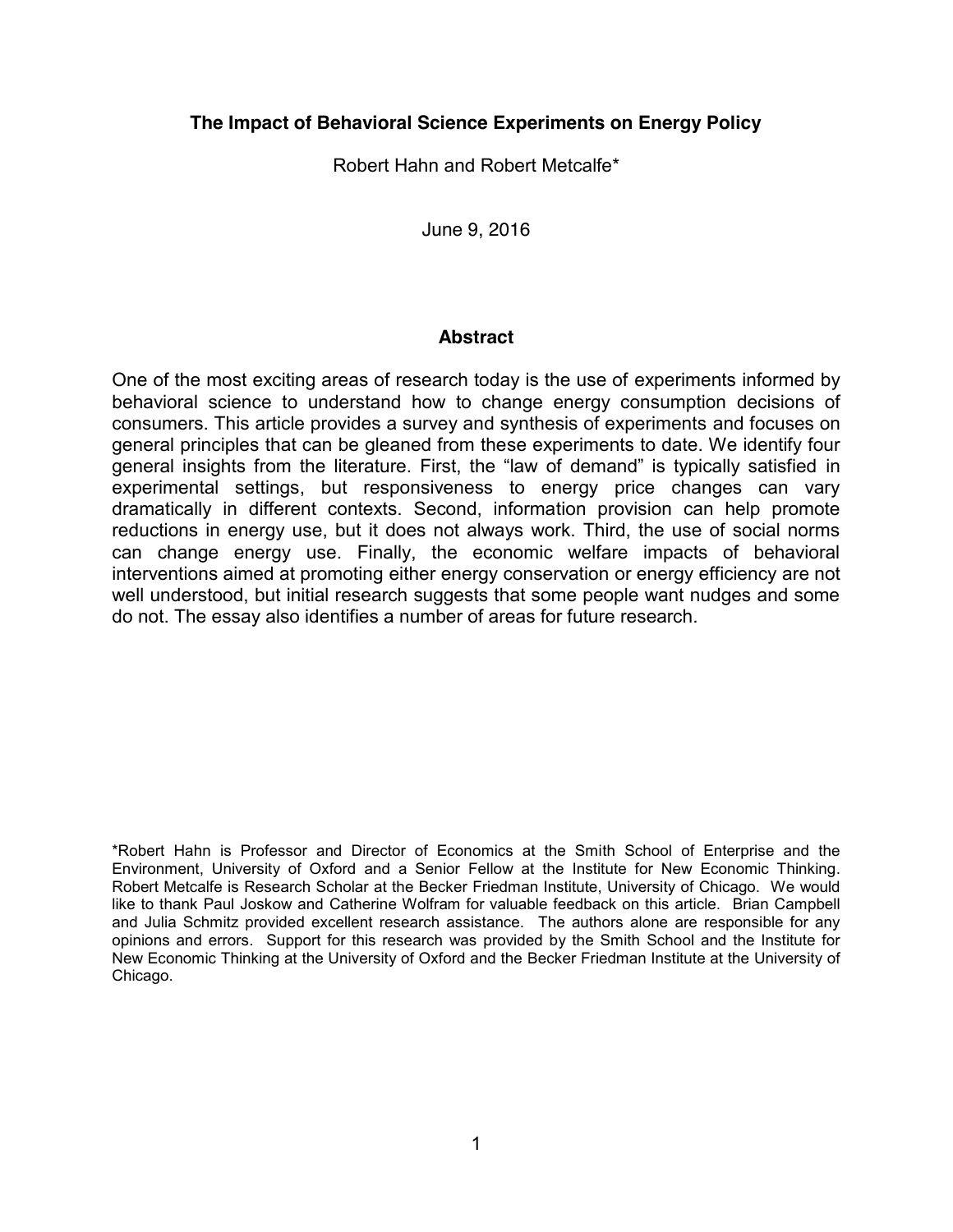# **The Impact of Behavioral Science Experiments on Energy Policy**

Robert Hahn and Robert Metcalfe

#### **1. Introduction**

More than fifty years ago, Edward Chamberlin demonstrated that economists could use experiments productively to study markets in a laboratory setting (Chamberlin, 1948). These experiments eventually provided very useful information on the relative performance of different market rules and regulations on economic efficiency (Smith, 1976). More recently, there has been an explosion in the use of "field" experiments to test and understand how humans respond to behavioral interventions in real world settings (Harrison and List, 2004; List and Metcalfe, 2014). These experiments have provided a wealth of information on topics including how to improve education, understand charitable giving, increase health quality and productivity, and reduce poverty.

One of the most exciting areas of research today is the use of behavioral science experiments to better understand how various behavioral interventions change the energy consumption decisions of consumers and businesses. Many policy makers face severe constraints, and are unable to alter markets, regulation, or taxes, so that the price of energy reflects its full social cost. Understanding and changing the pattern of energy consumption is critical for a variety of reasons, including meeting the challenge of climate change by reducing greenhouse gas emissions.

This article provides a survey and synthesis of behavioral experiments that may affect energy consumption. We focus primarily on experiments examining how alternative behavior interventions affect residential electricity consumption because that is where most experiments have been done.

When economists started conducting experiments in the energy sector in the 1970s, the focus was on the importance of economic variables, such as price, in affecting consumption decisions. The "law of demand" tells us as the price of something increases, people generally consume less of it, and this is generally borne out in traditional econometric studies of energy demand. However, the story is much richer than that. We now know there are a host of ways in which behavior can be affected in addition to traditional price and income variables (Kahneman and Tversky, 1979; Thaler and Sunstein, 2008; DellaVigna, 2009; Dolan *et al.*, 2012). These include supplying people with additional information relevant for making decisions, and changing the way information is presented and framed. Thus, it will be useful to explore experiments that focus on price and non-price interventions, as well as experiments that focus on both simultaneously.

In this review, we summarize *general principles* that can be gleaned from the behavioral science experiments aimed at examining energy consumption. Many of these were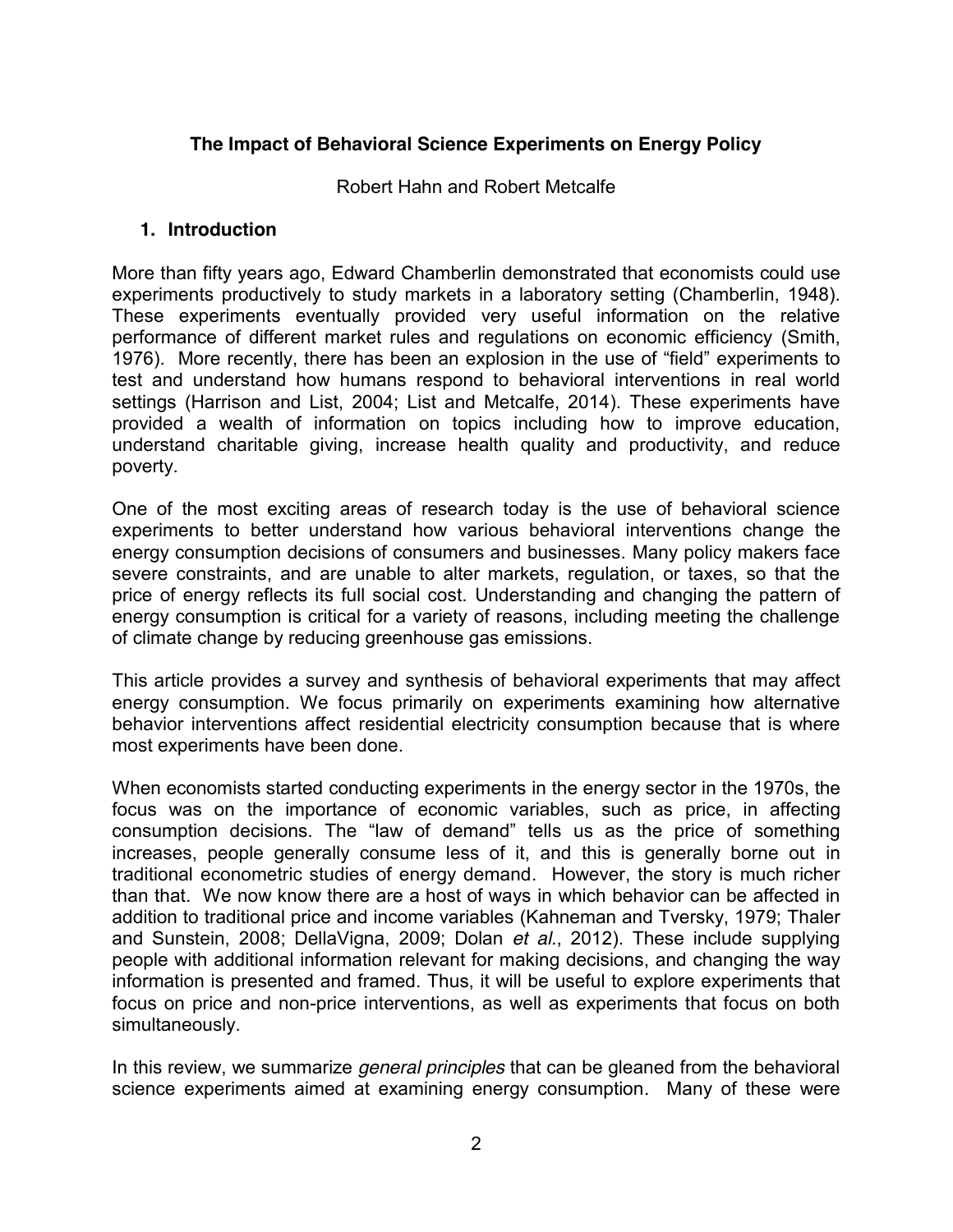discussed in the excellent review by Price (2014). We build on Price's review in several ways. First, we highlight general insights that will be of use to policy makers. Second, there is a growing empirical literature in this area, so we focus on some of the more recent empirical results. Third, there are some areas, such as welfare analysis associated with "nudges", on which insights are only beginning to emerge.

We will focus on "field experiments" that try to understand the likely impact of different treatments in a real-world setting. If subjects are unaware they are in a field experiment, we refer to this as a natural field experiment, following Harrison and List (2004). By not telling subjects they are participating in an experiment, the experimenter reduces or eliminates the chance the subject changes her behavior because they know they are in an experiment. In a typical version of a natural field experiment, subjects are randomly selected from the population, and randomly assigned to a treatment group (or groups) and a control group. Randomly selecting agents from the population creates a representative sample that is similar to the population itself. Random assignment to treatment and control groups assures that the two groups are virtually identical, at least from a statistical point of view. The experimenter can then compare the treatment with the control to see, for example, if the average effect for the treatment was different from the average effect for the control.<sup>1</sup>

A natural field experiment can include various kinds of designs. One design that is sometimes used is a randomized encouragement design. This design can help measure a treatment's impact by, say, randomly changing the probability a customer participates in a program. A second type of natural field experiment design is to phase in a program or treatment over time, such as the installation of free smart meters. The program can be randomized so that each new group receiving the treatment is randomly selected. Those that have not received the treatment yet serve as the control group – i.e., they have been denied the treatment for a given period of time. The point is that there are many approaches to designing field experiments, which allow the experimenter to compare treatments with the control using rigorous measures.<sup>2</sup>

Sometimes, subjects may need to volunteer for an experiment, or at least be told they are part of an experiment. Following Harrison and List (2004), we call this a "framed field experiment."<sup>3,4</sup> Individuals, thus, may opt in to a framed field experiment. Once part of the experimental population, they are typically allocated to treatments and the control group randomly. This experimental approach is often used in testing the efficacy

 $\overline{a}$ 

<sup>&</sup>lt;sup>1</sup> Selecting participants randomly from the target population and allocating them randomly to the control group and treatment groups are key parts of a randomized controlled trial (RCT).

See Gandhi et al. (2016) for a useful discussion of different types of field experiments as they apply to energy efficiency programs, and Al-Ubaydli and List (2012) for a general discussion of the design of field

 $3$  A framed field experiment might have no selection into the experiment, but the subjects still might know they are part of the experiment. Generalizability in that context needs to take account of any behavioral consequences as a result of the subject knowing that they are being watched and randomized into an experimental group.

A third kind of field experiment is an artefactual field experiment where market participants' behavior is studied in the laboratory (Harrison and List, 2004). We will not focus on that type of field experiment here.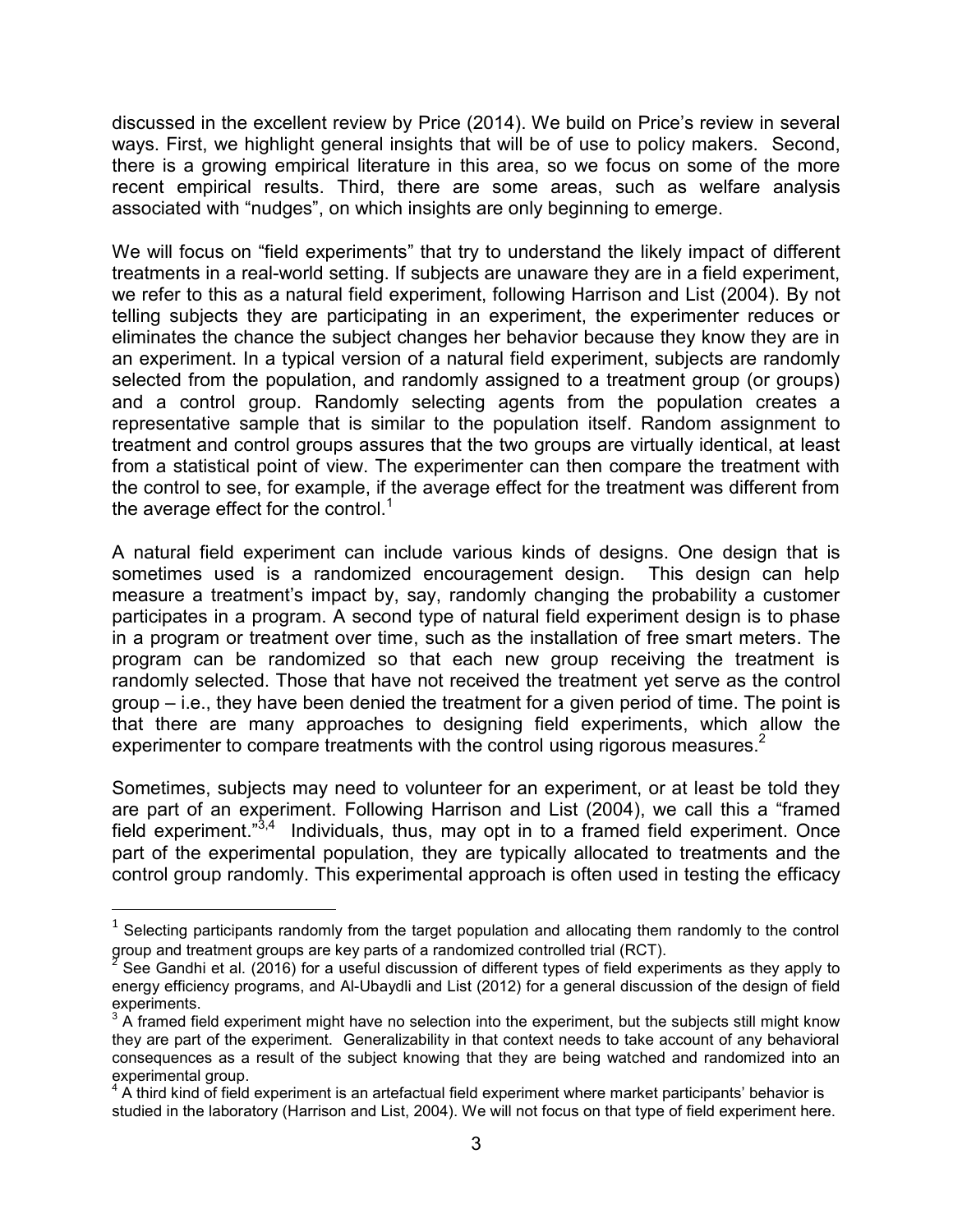of new drugs. A key difference between natural and framed field experiments is the ease with which results can be generalized to the population of interest. If, for example, subjects opt in to a field experiment, there are typically selection effects, which often limit the generalizability of the results.<sup>5</sup> For both of these different types of field experiments, the variable of interest is randomized across people (Harrison and List, 2004; List and Metcalfe, 2014). Much of the literature reviewed in this paper consists of framed and natural field experiments.

Many of the experiments in our review attempt to reduce energy demand. This demand reduction can be separated into two parts: energy conservation and energy efficiency. "Energy conservation" is used to mean reductions in energy use, holding the energy use per unit of output constant. "Energy efficiency" measures energy use per unit of output. A decrease in the use of energy per unit of output means energy efficiency has increased.

Here are some of general insights from the literature. First, the "law of demand" is typically satisfied, but responsiveness to price changes can vary dramatically in different contexts. Second, information provision can help reduce energy use, but it does not always work in a cost effective way or at all. Third, the use of social norms can reduce energy consumption in many contexts. $6$  Finally, the economic welfare impacts of behavioral interventions aimed at promoting energy conservation are not well understood, but initial research suggests that some people want nudges and some do not. More generally, it is important to distinguish between policies that reduce demand and policies that increase overall economic welfare or efficiency. We measure the latter by net changes in producer and consumer surplus. Thus, policies that promote conservation may or may not increase economic welfare as defined here.

Section 2 of the paper provides a review of the literature. We divide our treatment into four parts: price interventions, information interventions, social norm interventions and welfare impacts. Section 3 explores policy implications. Finally, Section 4 concludes and offers some suggestions for future research that could be useful to policy makers.

### **2. Literature review**

This literature review is not meant to be exhaustive. We searched the literature for papers published in peer-reviewed journals, papers in established working paper series, and papers by authors doing research in this area.

We review many recent papers that use either natural or framed field experiments. In addition, we contrast this with some earlier work. Our intent is not to give a detailed

 $<sup>5</sup>$  Both randomized encouragement design and opt-in and deny design can be classed as a framed field</sup> experiment if the participants know they are part of an experiment.

 $6$  A social norm is defined an expected type of behavior in a particular situation. For example, saying that nine out of ten of your neighbors turn down their thermostat at night, and asking you to do the same thing, would be considered a social norm. See Cialdini and Trost (1998) and section 2C for a more detailed discussion.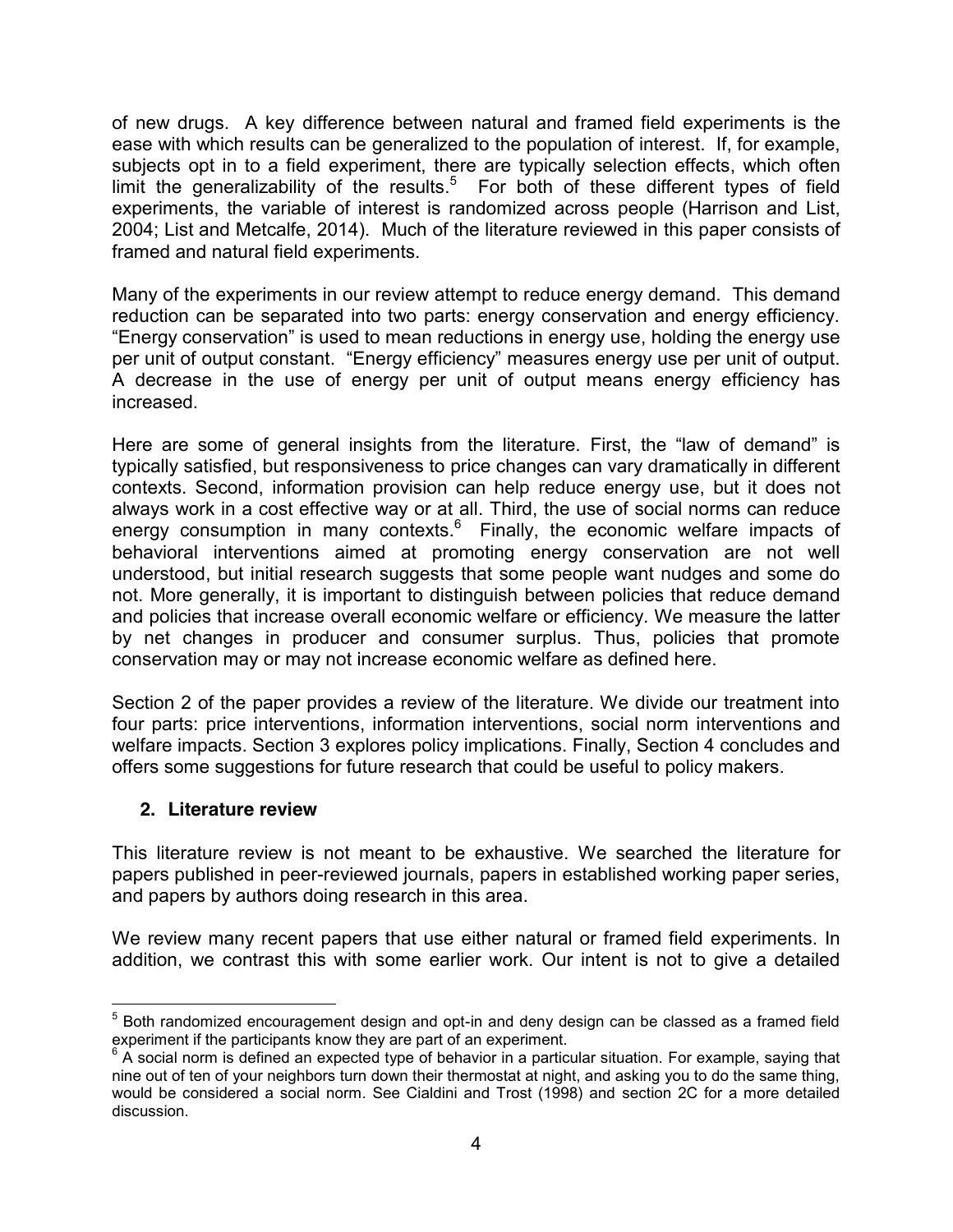critique of methodology, but rather to give the reader a sense for the kinds of issues that have been addressed, as well as future research opportunities.

### *A. The law of demand generally works, but details matter*

There have been many experiments aimed at understanding the price elasticity of demand for energy. The key question that economists have focused on is the impact of pricing peak and non-peak usage differently, sometimes referred to as time-of-use or dynamic pricing for electricity. The idea behind these experiments was to raise the price of energy for customers during periods of high demand, so that it more closely approximated the marginal cost of production during these periods.

One of the earliest published framed field experiments on electricity consumption was by Battalio *et al. (1979).* The authors tested the impact of rebates, feedback and information on energy consumption, but the sample was only about 100 households who receive monthly bills, divided into four treatment groups and one control group. The authors use an opt-in design for their framed field experiment, where households voluntarily choose to be in the experiment. Because people volunteer, the sample may not be representative of the general population, and their conclusions may not generalize. All four treatment groups in the study received information on their energy use in different ways; three groups received feedback on their energy use relative to a previous baseline; and two of those groups received rebates for reducing their electricity use, increasing the marginal price per KWh by 50%, and 235%, respectively. The authors found that the two groups receiving rebates significantly reduced their consumption, while groups receiving only feedback increased their usage for one month after the experimenting started.

In the 1970s, there were a number of time-of-use framed field experiments in the United States. For example, Caves and Christensen (1980) estimated price elasticities for a time-of-use experiment for residential electricity consumption using data from Wisconsin in 1977. The authors studied roughly 600 customers in a field experiment who faced ten different pricing treatments. The control group paid the same price for electricity all day. The experimenters varied the length of the peak and the ratio of the peak price to the off peak price. Their research suggests that peak shifting is possible, but the sample sizes were small making inference difficult.

In another time-of-use assessment, Caves, Christensen, and Herriges (1984) examined five of the early U.S. time-of-use field experiments. The experiments were conducted by Carolina Power and Light, Connecticut Light and Power, Los Angeles Department of Water and Power, Southern California Edison, Wisconsin Public Service to study the impact of mandatory time-of-use rates. The experiments varied greatly in design. The authors note that the price difference between peak and off-peak electricity consumption is the primary factor affecting demand response; factors such as customer characteristics, appliance holdings, and climate matter, but are less important in predicting the demand response. Their results were consistent with the law of demand.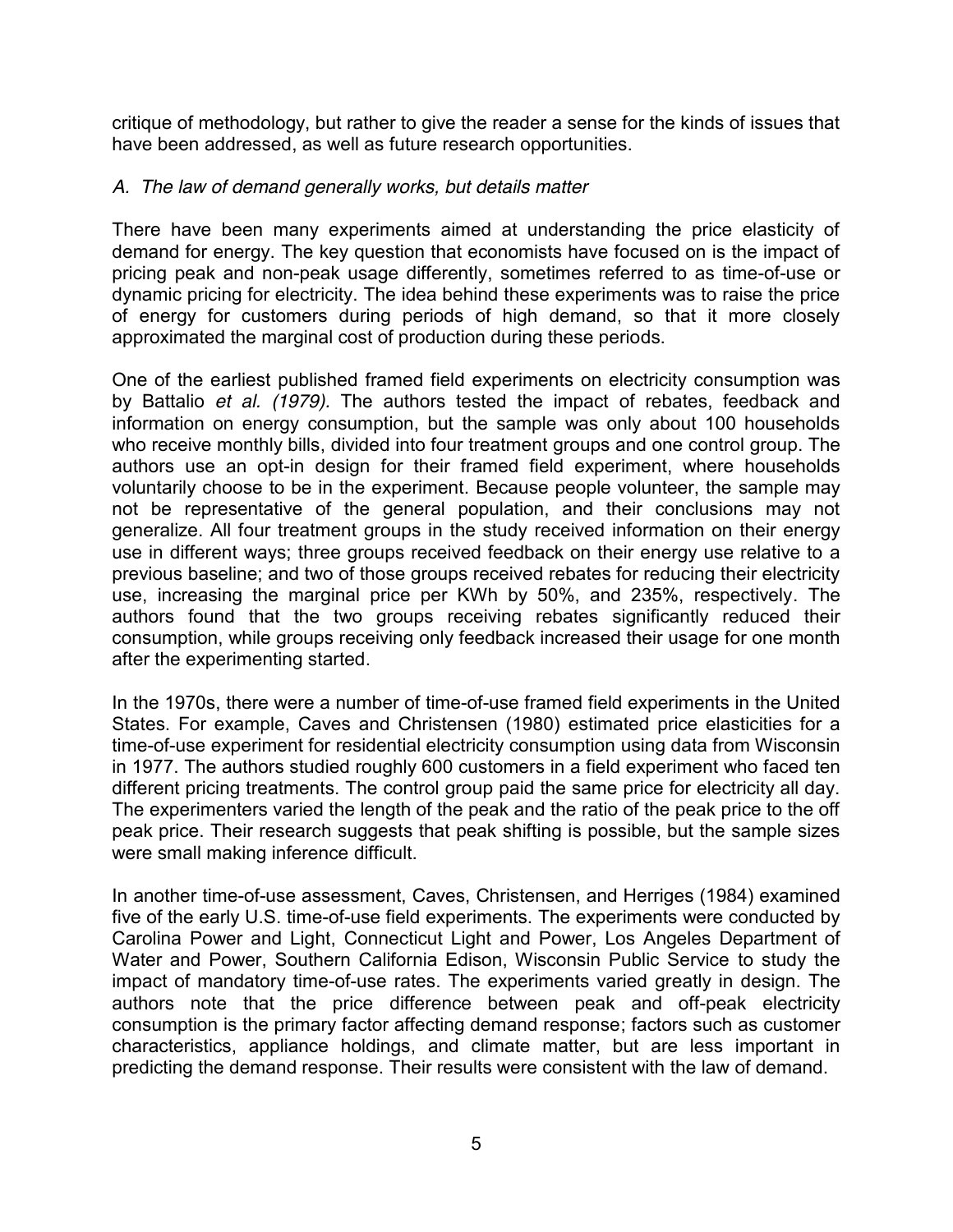We now consider more recent work in this area. In line with both laboratory experiments and other field experiments, we find that later research on the effects of price interventions on energy consumption expands the scope of inquiry, adds more statistical rigor, and frequently uses larger sample sizes than were used in early experiments.

Our discussion of later papers begins by focusing on those addressing the retail pricing of electricity. Then we review papers that address other forms of energy consumption, and papers that address both price and non-price interventions. Faruqui and George (2005) estimated the impact of varying electricity prices by time of day. They discussed the implications of the California Statewide Pricing Plan in 2003 and 2004, which studied about 2,500 residential and small commercial and industrial customers in California. The participants were divided into treatment groups with different rates and price schedules, including a time-of-use pricing group, and groups of critical peak pricing schedules that faced either fixed or variable lengths of critical periods. The control group paid the standard rate. The authors found peak period reductions of 5% for the time-of-use treatment that had a peak-to-standard price ratio of about 2 to1, while the peak pricing groups with price ratios of 5:1 and 10:1 reduced peak usage by about 8% and 15%, respectively.

To investigate how customers respond to dynamic pricing, Wolak (2006) sampled about 100 residential customers in Anaheim, California. Between June and October 2005, the treatment participants were subject to critical peak price days between noon and 6 p.m., while the control participants paid according to the standard increasing-block, fixedprice schedule. The treatment participants received a rebate for decreasing their use during these times relative to their base usage. Wolak found the treatment group responded strongly to the rebate by decreasing their usage by 12% during these times.

Allcott (2011a) analyzed data from a framed field experiment on real-time pricing conducted by ComEd in Chicago in which about 700 households opted in to the study. ComEd set hourly electricity rates for the treatment group each day (based on the supply costs of energy for ComEd). Control group households remained on the standard ComEd residential tariff (8.275 cents per kWh in the summer and 6.208 cents/kWh in other seasons). For the treatment group, prices were set so that the expected total electricity bills would be slightly lower compared to the standard tariff for a typical household. The retail prices ranged from 4.6 to 16.0 cents/kWh, and there were 30 hours on nine days in which the wholesale component of price exceeded the High Price Alert cutoff of 10 cents/kWh. Customers in the treatment group also had a small plastic globe that changed color in real time on a continuous spectrum from blue to red, indicating low to high electricity prices, to help the transition to the new prices. Allcott found a low price elasticity (around -0.1). He also found that there was no net load shifting from the peak to off-peak, and that households reduced their consumption during peak times and slightly during non-peak times. He estimated that welfare increased by hundreds of millions of dollars, but noted that this was a small fraction of a household's total electricity expenditures.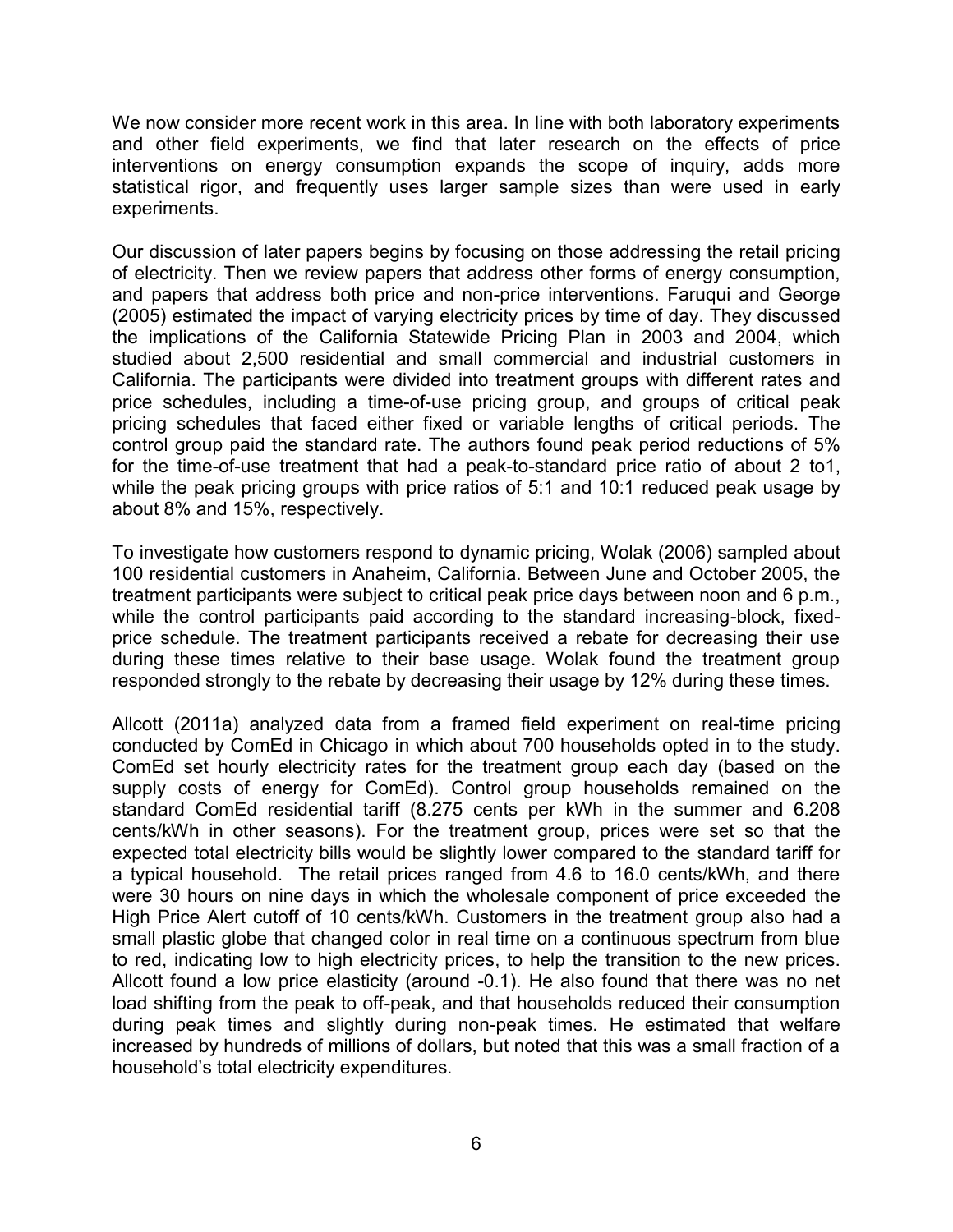There are a number of studies that explore the impact on energy consumption of both price and non-price interventions experimentally. Jessoe and Rapson (2014) conducted a framed field experiment where they compared the impact of price increases and information. They studied around 400 households in Bridgeport Connecticut in 2011. All households experienced price increases between 200% and 600% in selected periods. In addition, some were given in-home displays that provide real-time information. They found that those households that experienced price increases alone decreased demand by 0% to 7%, and those that received addition information feedback decreased usage from 8% to 22%, depending on when they received the information. The study highlights the positive impact of providing consumers with decision-relevant information (addressed below) and the need to examine the impact of the timing of information.

LaRiviere *et al.* (2014) studied the impact of prices and nudges on investments in energy efficiency by residential households, and attempt to understand their impact on energy use. The authors conducted a natural field experiment in a medium-sized metropolitan area in the US with a sample of about 100,000 households. They sent out ads for an in-home energy audit and randomized information received on the ads and the price of an in-home energy audit. They then measured electricity consumption effects of the various treatments. The authors found that behavioral nudges can affect the consumer responses to energy audits, but have less of an impact on actually installing equipment than changing the rebates. The authors did not have enough statistical power to detect actual electricity consumption differences as a result of the installations arising from the energy audits. However, they found that the ads for inhome audits that provided information on personalized electricity expenditures or emissions reduced electricity consumption by 1% for households with greater than average electricity consumption.

While most of the experiments in the energy literature were done in the United States, there is increasing interest outside the U.S., Ito, Ida, and Tanaka (2015) conducted a framed field experiment in Kyoto, Japan, in which they tried to understand the impact of moral suasion and economic incentives on electricity consumption. Approximately 700 households opted in to an experiment with a control and two treatments, studied during the summer of 2012 and winter of 2013. The moral suasion treatment group was told about the importance for the greater good of decreasing electricity usage during critical peak demand days due to relatively limited supply. On peak demand days, the economic incentive group was charged a critical peak price higher than the baseline price paid by the moral suasion and control groups.

The authors found that moral suasion had an impact on energy consumption, but the impact was sustained for only a few days. In contrast, the price increases led to a marked and sustained reduction during peak periods -- from 14% to 17% depending on the critical peak price. The implied price elasticity estimates for summer and winter were both around -0.14 – i.e. a ten per cent increase led to a 1.4% decrease in use. They also found a reduction in the non-peak hours on treatment days for the economic incentive groups, implying that the economic incentive encouraged the treatment group to reduce usage throughout the day. Furthermore, they found that the impact of the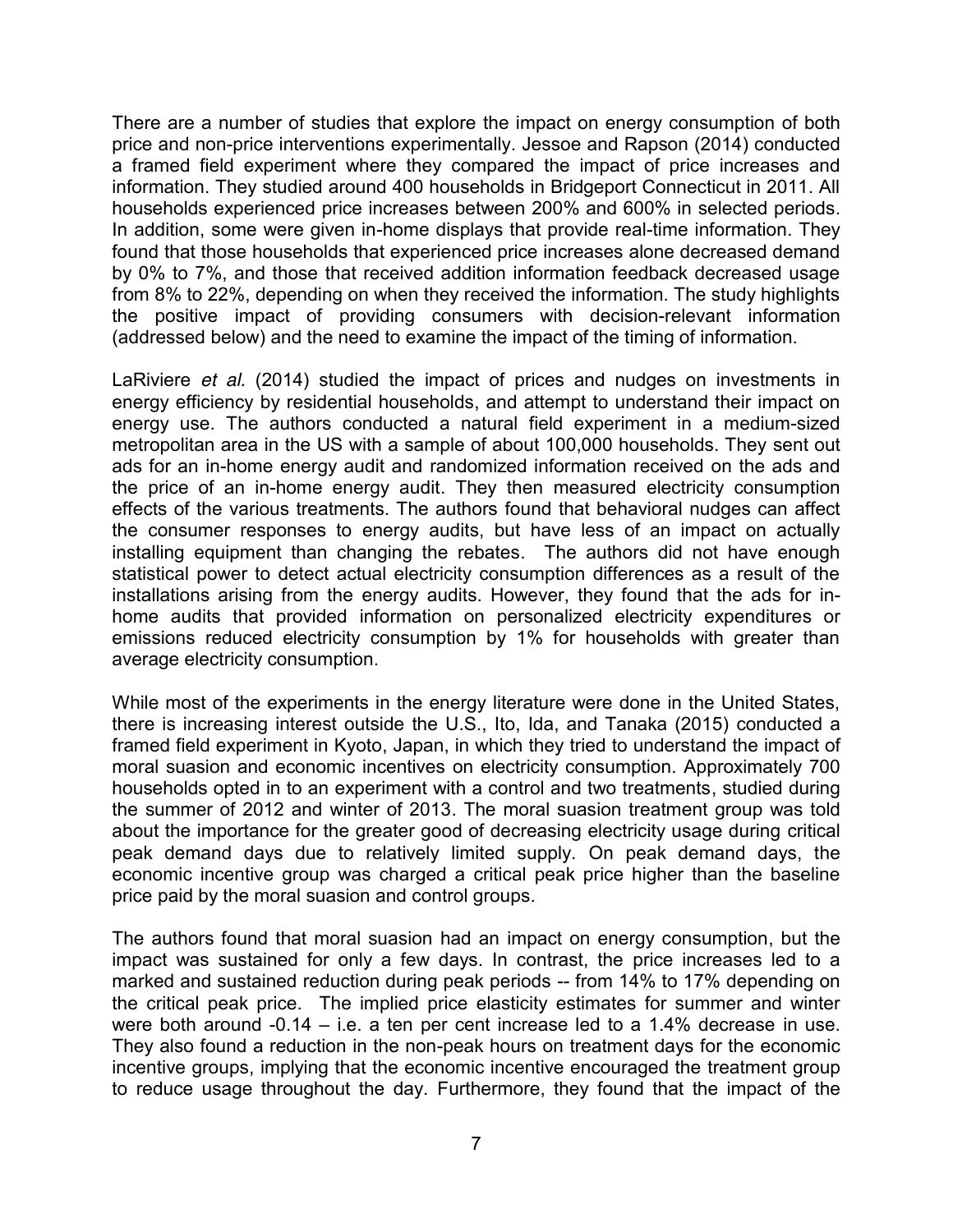economic incentive treatment persisted even after the incentives were eliminated, suggesting that people may form habits in response to the economic treatment. They did not find similar habit formation for the moral suasion group.

Pellerano *et al.* (2015) completed a natural field experiment in Quito, Ecuador, where they tested the impact of financial incentives, information, and social comparisons on changing energy consumption. The experiment involved a randomized trial of about 28,000 households. The main findings were that the social comparison messages reduced consumption by about 1%. However, financial incentives added to a social comparison does not further decrease electricity usage, and may even backfire. Indeed, they found that such incentives may be counterproductive, calling into question the law of demand in this context. Maybe the price is not salient to these consumers or the incentives are not large enough.

A brief summary of the literature on experiments involving the impacts of pricing suggests several lines for future research. First, most of the work is on electricity consumption by residential customers in selected places in the U.S. The impacts of price changes on other forms of energy consumption, such as consumption of gasoline, heating oil, and natural gas have not been explored extensively. Similarly, non-price treatments have not been considered for the consumption of other types of energy. The academic focus on research with utilities may be explained by the fact that this sector is regulated and some state regulators encourage experimentation. Because most of the work on prices has been done in the U.S. we don't know the extent to which it generalizes to other countries, though we are inclined to believe the law of demand still holds. It would be useful to extend the analysis beyond households to include businesses.

### *B. Information can help improve outcomes, but not always*

There are a smaller number of experimental studies that focus solely on the impact of providing additional information to consumers about their energy consumption. Here we review three studies that are based on providing consumers with additional information and the effects of such interventions on residential electricity consumption. The upshot is that these studies all show a decline in electricity use with the information treatments used in these experiments. We then consider two studies that focus on consumer product choices. One showed that the information provided leads consumers to increase their purchases of more energy-efficient light bulbs; a second experiment suggests that information provided by the Energy Star label does not result in an increase of purchases of products with the Energy Star label.

Kahn and Wolak (2013) worked with two California utilities in 2011 to study how customers responded to information about the nonlinear price schedules that define how much they would pay at different consumption levels. Their design was a framed field experiment, where they sent invitations to a potential treatment group of roughly 18,000 customers, offering a range of Amazon gift cards if the customer would participate in the study. Roughly 2,000 customers accepted and took an on-line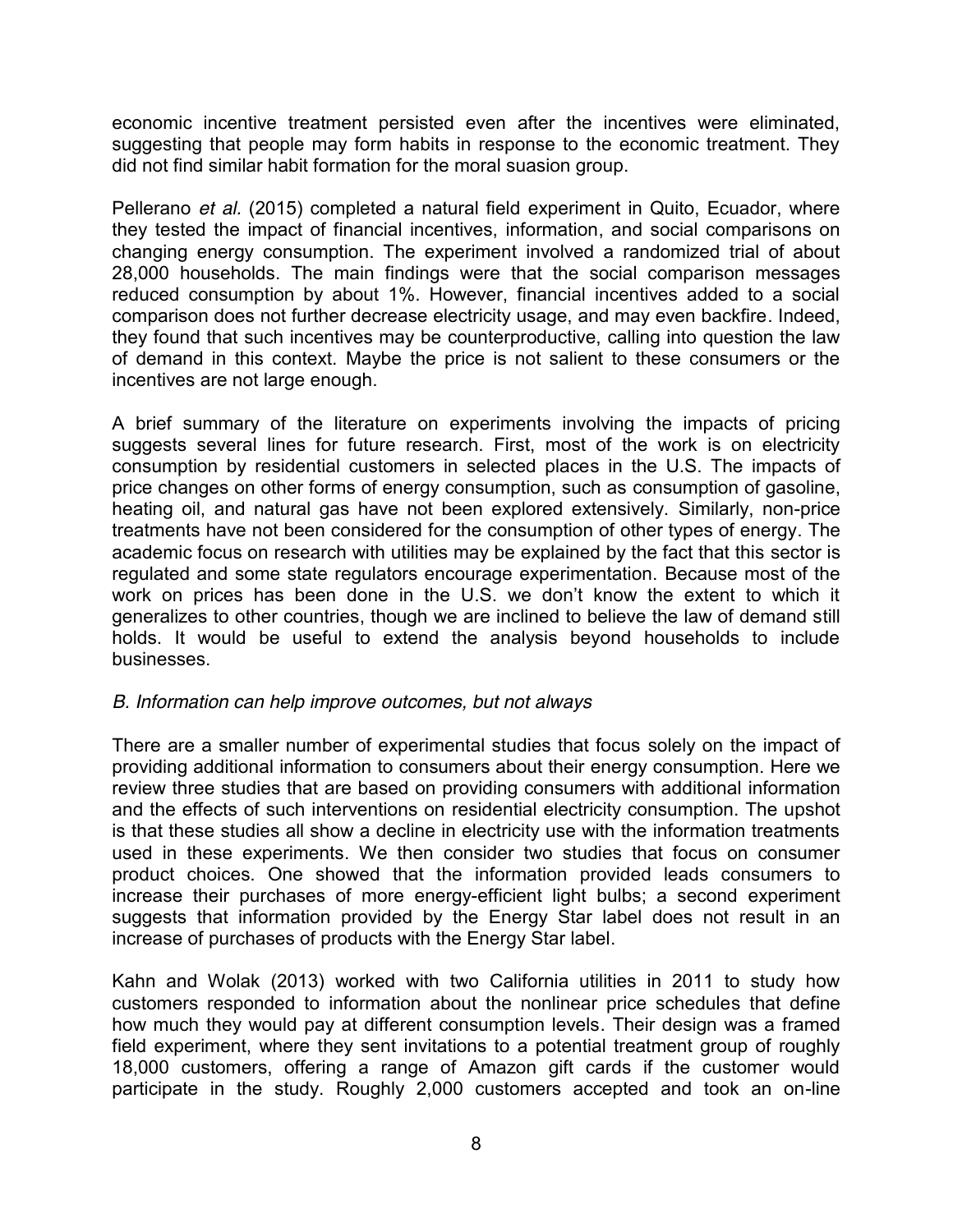educational course about their own energy use and pricing. Kahn and Wolak found that customers changed their electricity demand based on the marginal cost that they face six months after the treatment. Those who faced a higher marginal cost reduced their consumption while those who faced a lower marginal cost increased theirs.

Ivanov *et al.* (2013) reported on a smart meter framed field experiment in Minnesota with a 1,000 participants. The treatment group had programmable thermostats, but the control did not. The authors found that the treatment group used about 15% less energy on peak days. In a natural experiment, Gans, Alberini, and Longo (2013) found that the programmable thermostats, which provide immediate feedback on electricity consumption, can make a positive difference. Examining a sample of residential customers in Northern Ireland, the authors suggested that information provision was associated with a decline in usage of 11% to 17%. There is also some evidence that suggests that once customers know they are being watched, they change their behavior. In the field experiment by Schwartz *et al.* (2013), the authors randomly notified approximately 2,800 households five times over a course of a month and told them that their energy was being monitored for a study. They found a 2.7% reduction in use through this monitoring effect. So some of the benefits arising from smart meters might be due to a monitoring effect. Bollinger and Hartman (2015) randomize different in-home automatic technologies and different price signals across households who opted in for a demand response program. While they demonstrate significant reductions in energy use during peak days, they vary both technology adoption and price at the same time, limiting the ability to identify whether one or both factors are critical.

We review two experiments that examine the effects of various behavioral interventions on the purchase of more energy-efficient products. Allcott and Taubinsky (2015) examined the market for light bulbs. Customers were given cash and asked to make decisions between energy-efficient bulbs and conventional bulbs. The authors found that information about relative electricity use and replacement costs of the different bulbs increased the market share of energy-efficient bulbs by about 12%. Allcott and Sweeney (2014) completed a natural field experiment in the U.S. to examine the effects of providing additional information on the choice of products with Energy Star labels, such as water heaters. They found that providing information was not helpful. They conjectured that sales agents do not try to market these products because customers are not generally interested. They did find that financial incentives matter. For example, a \$100 customer rebate along with an agent incentive increased purchases of Energy Star products by up to 22%.

Taken together, these experiments show that information can be helpful in in helping consumers to make more energy-efficient consumption and product choice decisions, but it is not always helpful. However, the context matters and the details matter. More natural field experiments will be needed to develop generalizations about what works.<sup>7</sup>

 $<sup>7</sup>$  In their review on the impact of information on energy use, Buchanan, Russo, and Anderson (2015) find</sup> surprisingly little causal evidence that it matters, and that there are many poorly designed energy studies out there.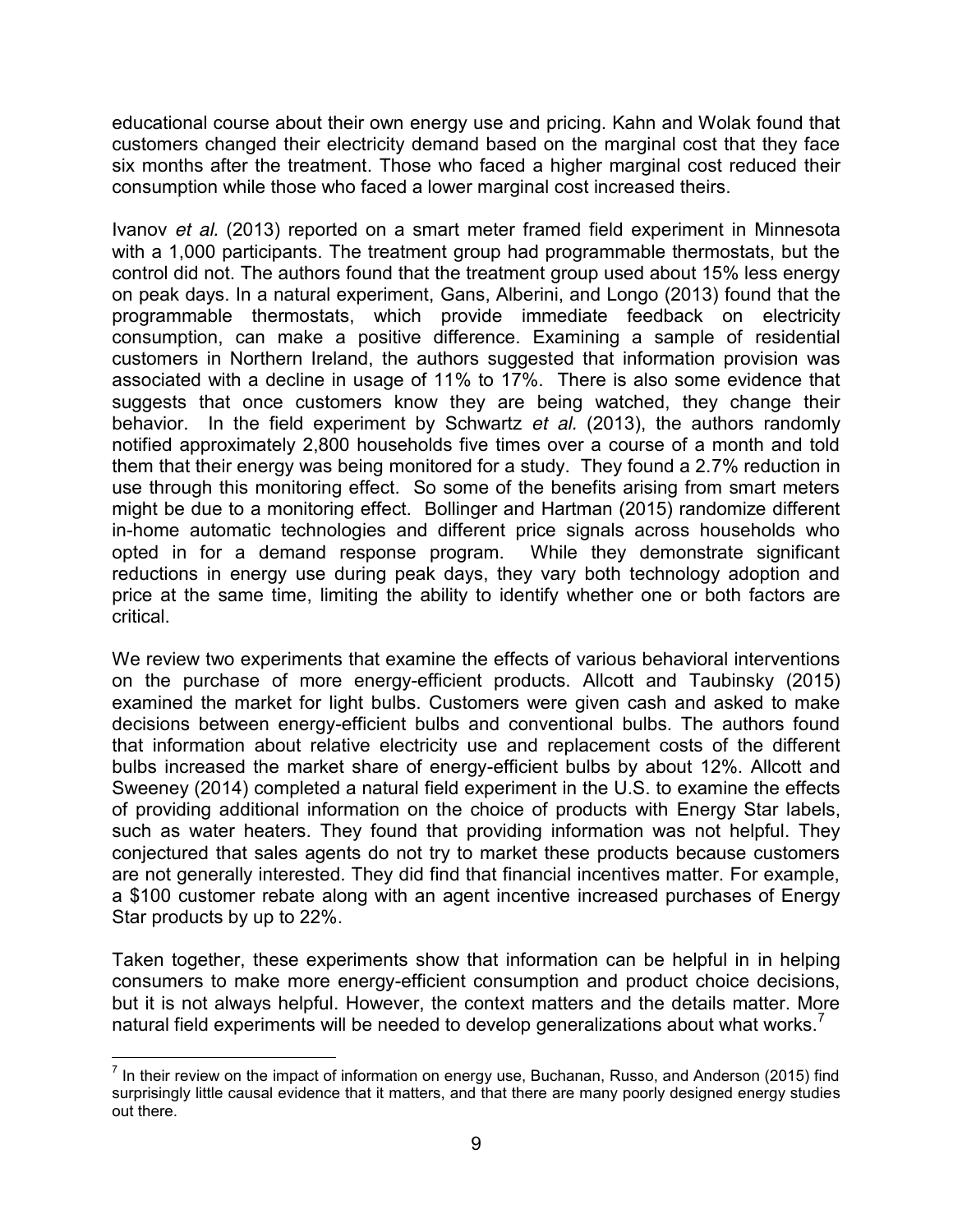#### *C. The use of social norms can increase energy conservation and the adoption of energy-efficient technologies*

An increasing number of studies have suggested that reference to social norms can change a whole range of individual behaviors (Kluger and DeNisi, 1996; Sherif, 1936). The exogenous impact of social norms has been identified by economists mainly in charitable giving (Frey and Meier, 2004), voting (Gerber and Rogers, 2009), retirement savings (Beshears *et al.*, 2015), water consumption (Ferraro and Price, 2013), and tax compliance (Hallsworth *et al.*, 2014). There is also a growing literature that shows that social norms can impact energy consumption behavior. Social norms have many different definitions. We define it as an expected type of behavior in a particular situation (Cialdini and Trost, 1998). Economists and psychologists doing field experiments often use a "descriptive" social norm (e.g., describing how a subject's energy consumption compares with her neighbors) or an injunctive social norm (*e.g*., describing how other people think about the subject's energy consumption).

In the energy world, the norm is typically assumed to be average behavior of people in similar markets. However, if the average is not standardized for key variables, such as the number of household members or the number of hours occupied, it is not clear that the population will in fact interpret "average" as a meaningful social norm. For example, the Opower Home Energy Report (HER) notifies people of their monthly energy use, and then states the average monthly use for similar sized properties in their neighborhood (see figure 1 below). This is an example of a descriptive social norm, which has been show to be effective. The HER also describes whether the consumption of the household is good or bad from a moral standpoint. It does that by providing an injunctive statement with an emoticon (see figure 1 below). The first example of descriptive and injunctive norms in the energy literature comes from the pioneering work of Schultz *et al.* (2007).

Figure 1

Panel A: HER Front Page Panel B: HER Back Page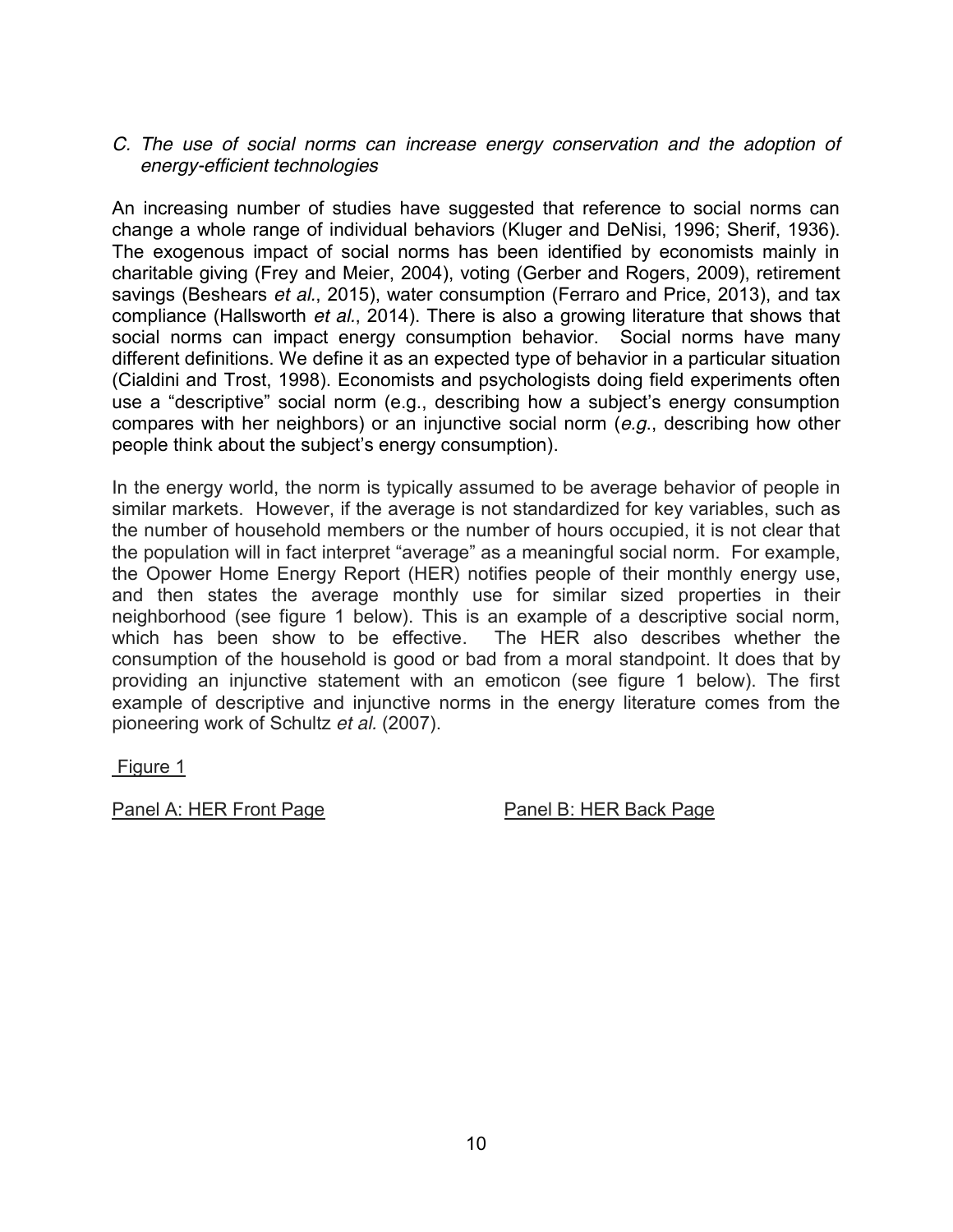| <b>UtilityCo</b>                                                                                                                                                                                                                                                                                                  | <b>Home Energy Report</b>                                                                                                                                                                                               | <b>Track your progress</b>                                                                                                                                                                                                                                                                                                                                                                                                                                                                                                                                                                                                                                                                                                                                                                                   |
|-------------------------------------------------------------------------------------------------------------------------------------------------------------------------------------------------------------------------------------------------------------------------------------------------------------------|-------------------------------------------------------------------------------------------------------------------------------------------------------------------------------------------------------------------------|--------------------------------------------------------------------------------------------------------------------------------------------------------------------------------------------------------------------------------------------------------------------------------------------------------------------------------------------------------------------------------------------------------------------------------------------------------------------------------------------------------------------------------------------------------------------------------------------------------------------------------------------------------------------------------------------------------------------------------------------------------------------------------------------------------------|
| 1515 N. Courthouse Road, Floor 8<br>Arlington, VA 22201-2909                                                                                                                                                                                                                                                      | May 20, 2015<br>Account number 8249865991                                                                                                                                                                               | So far this year, you used 6% less than last year.                                                                                                                                                                                                                                                                                                                                                                                                                                                                                                                                                                                                                                                                                                                                                           |
| 0014837 0023-010-1<br>-P14851-730905<br>************ AUTO**5-DIGIT 12345<br>PLUGGIE<br><b>HAVE 1515 N COURTHOUSE ROAD</b><br><b>ANALS 8TH FLOOR</b><br>CLASS ARLINGTON,, VA 22201<br>. Philadelphiladelphiladelphiladelphiladelphil                                                                               | We've put together this report to help you<br>understand your energy use and what you can do<br>to save.<br>Find a list of rebates and energy-saving products<br>and services you can buy.<br>www.utilityco.com/rebates | 800<br>600<br>400<br>200<br>0 <sub>k</sub> W<br>Ort<br>Eah<br>Mm<br>Mon<br><b>A</b><br>Aug<br>Sep<br>. Inn<br>Δη<br>Jun<br>New<br>2014<br>2015                                                                                                                                                                                                                                                                                                                                                                                                                                                                                                                                                                                                                                                               |
| Here's how you compare to neighbors<br>Save on your next bill                                                                                                                                                                                                                                                     |                                                                                                                                                                                                                         |                                                                                                                                                                                                                                                                                                                                                                                                                                                                                                                                                                                                                                                                                                                                                                                                              |
| You<br>402 KWh<br>Efficient<br>465 KWh<br>neighbors<br>Average<br>602 KWh<br>neighbors<br>Apr 21, 2015 - May 20, 2015<br>This is based on 87 similar homes within approx. 4 miles. Efficient<br>neighbors are the 20% who use the least amount of electricity<br>See back for details.                            | Great<br>⊛<br>Good<br>≘<br>Using more than average<br>14 <sup>%</sup> less electricity<br>than efficient neighbors                                                                                                      | <b>Buy ENERGY STAR® appliances and electronics</b><br>The U.S. Department of Energy tests the efficiency of household appliances and<br>electronics. The best earn the ENERGY STAR label. This program saves American<br>households millions of dollars every year.<br>The ENERGY STAR label can be found on efficient models of many products.<br>Certified models often run more quietly, last longer, and are more convenient to use<br><b>ENERGY STAR</b><br>than conventional models. Visit www.energystar.gov for details.<br>Save up to \$30 per year                                                                                                                                                                                                                                                 |
| Neighbor comparison over time<br>2016<br>800<br>600<br>400<br>200<br>0 kWh<br>Feb<br>Dec<br>Mor<br>àre<br>May<br>. lar<br>O You . Average neighbors . O Efficient neighbors<br><b>Tips from efficient neighbors</b><br>Unplug electronics when they're not in use<br>33<br>Save up to \$75 per year<br>$39 - 636$ | Over the last 6 months, you used less than<br>your efficient neighbors.<br><b>\$58</b> saved<br>Replace your inefficient light bulbs<br>Save up to \$30 over the bulb life                                              | <b>Frequently asked questions</b><br>We're here to help<br>What's a kWh?<br>www.utilityco.com/reports<br>A kilowatt hour [kWh] is a way to measure electricity use. A<br>100-watt lightbulb uses 1 kWh every 10 hours.<br>reports@utilityco.com<br>How is my comparison calculated?<br>▶ 1-888-888-8888<br>Your electricity use is compared to homes with a similar size, building<br>type, and heating system. You can view your home information at<br>Find more energy saving purchases<br>www.utilityco.com/homeprofile.<br>Why is my utility sending me this report?<br>www.utilityco.com/rebates<br>When oustomers save energy, we get closer to meeting our state<br>energy efficiency goals. It's good for everyone.<br>How do I stop receiving reports?<br>Call 1-800-999-9999.<br><b>UtilityCo</b> |
|                                                                                                                                                                                                                                                                                                                   |                                                                                                                                                                                                                         | C Printed on 10% post-consumer recycled paper using water-based inks.<br>O 2010 - 2015 Openne, All rights reserved.                                                                                                                                                                                                                                                                                                                                                                                                                                                                                                                                                                                                                                                                                          |
|                                                                                                                                                                                                                                                                                                                   | Turn over $\blacksquare$<br>1109-24-02-0203524-021-02208                                                                                                                                                                |                                                                                                                                                                                                                                                                                                                                                                                                                                                                                                                                                                                                                                                                                                                                                                                                              |
| 10594557, LIFE PHOTO-AN 41156-195-3 PR PHOTO: MAILBAN STRUCKER AND AUGUST-STRAINARD, LO-AKEE                                                                                                                                                                                                                      |                                                                                                                                                                                                                         |                                                                                                                                                                                                                                                                                                                                                                                                                                                                                                                                                                                                                                                                                                                                                                                                              |

The most comprehensive account of how social norms affect energy consumption is found in Allcott (2011b). He evaluated the Opower HER in many natural field experiments around the  $\overline{U.S.^8}$  Examining approximately 600,000 treatment and control households, he found that the HER on average reduces energy consumption by 2.0%. He estimated that the effect is equivalent to that of a short-run electricity price increase of 11% to 20%, and the cost effectiveness of using norms compares favorably to that of traditional energy conservation programs. In these data, he found that those customers who are the largest energy consumers are the most likely to reduce their energy demand. From all of the field experiments completed by Opower until the end of 2015, they have estimated a \$1 billion saving for utility customers, which amounts to about 8 TWh of energy saved.<sup>9</sup>

The work by Ayers *et al.* (2009) and Costa and Kahn (2012) support these results. However, the work of Costa and Kahn suggests that there is some heterogeneity in the results. They took Opower data from one deployment in California and examined the role that political ideology and environmentalism play in determining a change in energy behavior. They collected data on "green households" by examining whether a household had an individual political party registration, had donations to environmental organizations, had participation in renewable energy programs, and data on the characteristics of the local residential communities where the households lived. They categorized these "green households" types as environmentalists, and found that these types of households are more likely to respond to the HER.

 $8$  Residents can opt out of treatment but very few actually do.

 $9$  Taken from the Opower website.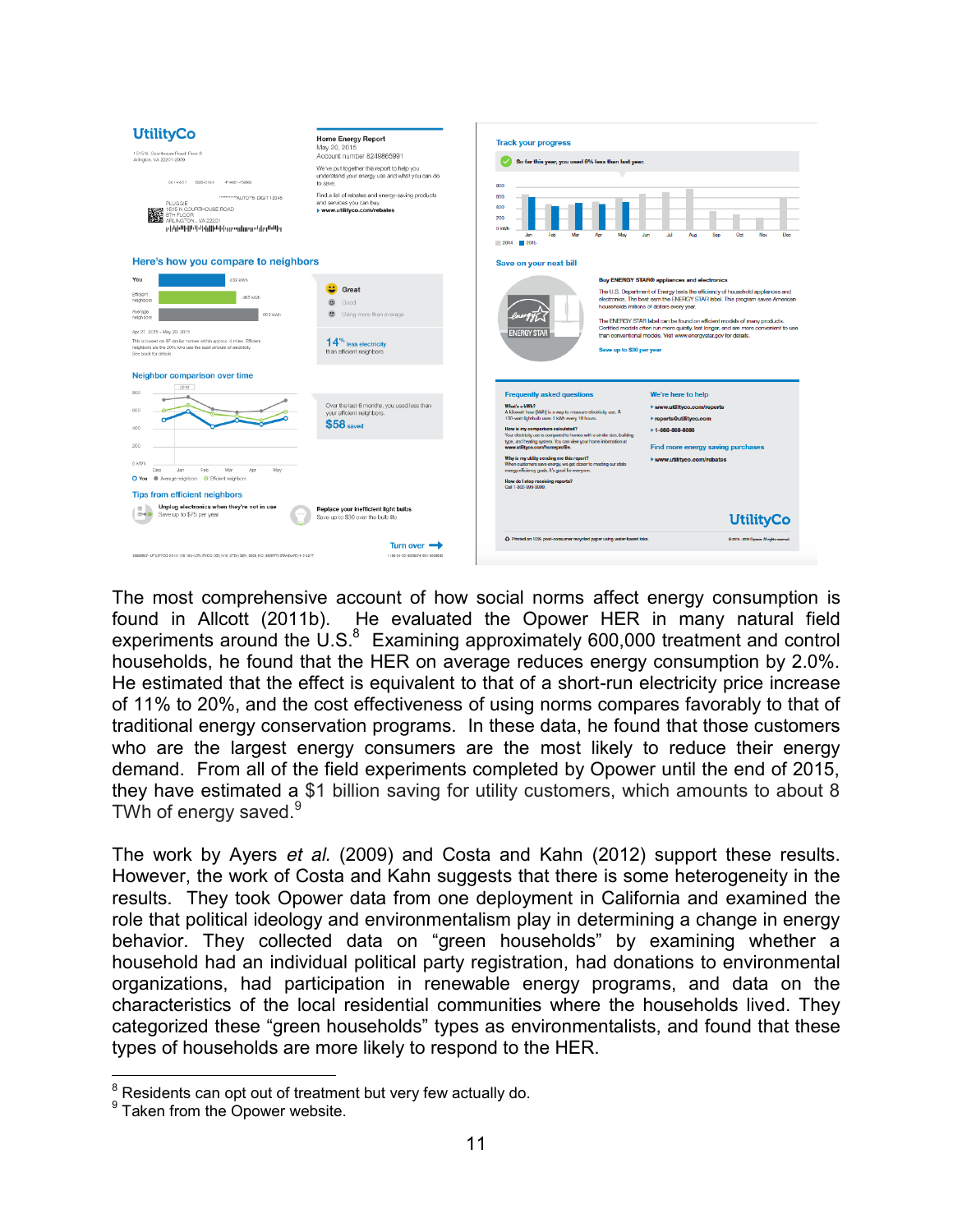These results tie in nicely with the work of Allcott (2015), who examined whether the early utility clients of the Opower HER differed from later clients. He found that the treatment effects from the HER in the first ten deployments were larger than the treatment effects in the later deployments. This result is important for the generalizability of such behavioral interventions. For instance, he found that utilities in areas more supportive of environmental issues are more likely to adopt the program, and their customers are more responsive to the treatment. Also, because utilities initially targeted treatment at higher-usage consumer subpopulations, efficacy dropped as the program later expanded. The results from this paper demonstrated that continuous field experiments are needed to understand the efficacy of behavioral interventions over time and location. This is a point raised in other research on field experiments (see the overview in List and Metcalfe, 2014).

The Opower HER had an assumed social norm and also had a great deal of information on hints and rebates to reduce energy use. Dolan and Metcalfe (2013) examined the impact of descriptive social norms separately from information on energy efficiency in a natural field experiment. Dolan and Metcalfe demonstrated that social norms reduce consumption even in the absence of information on efficiency. They randomized their interventions on approximately 600 households in London that had subsidized energy prices. They also then extended their study to examine how social norms interact with financial incentives. In a second natural field experiment, they found that financial incentives lead to very large reductions in use, but combining social norms with financial incentives nullifies any of the conservation benefits of financial incentives. These findings in Dolan and Metcalfe are supported by the field experiments in Pellerano *et al.* (2015). Understanding how social norms interact with prices remains an important area of future research.

In an extension of these papers, Allcott and Rogers (2014) attempted to understand how persistent the social norm HER effect is on energy conservation. For those customers in the treatment group, a random subset had their HER withdrawn. The field experiment took place in the service territory of a large West Coast utility, and comprised of approximately 79,000 households. The first home energy reports were mailed in October 2008. Approximately 11,600 households were randomly selected to stop receiving reports after September 2010 – the 'dropped group.' The remainder of the treatment group, which we call the 'continued group,' is still receiving reports at their original frequency. Allcott and Rogers found that when the HERs were discontinued after two years of duration, about two-thirds of the 2% treatment effect remained two years later. The energy reductions in energy consumption decline over time, but they do not disappear.

All of these studies have focused on the effects on energy consumption of giving consumers information on how their energy consumption compares to average energy consumption in their neighborhood. They do not focus on particular behaviors, such as getting consumers to adopt energy-efficient lightbulbs, or turn the lights off at night.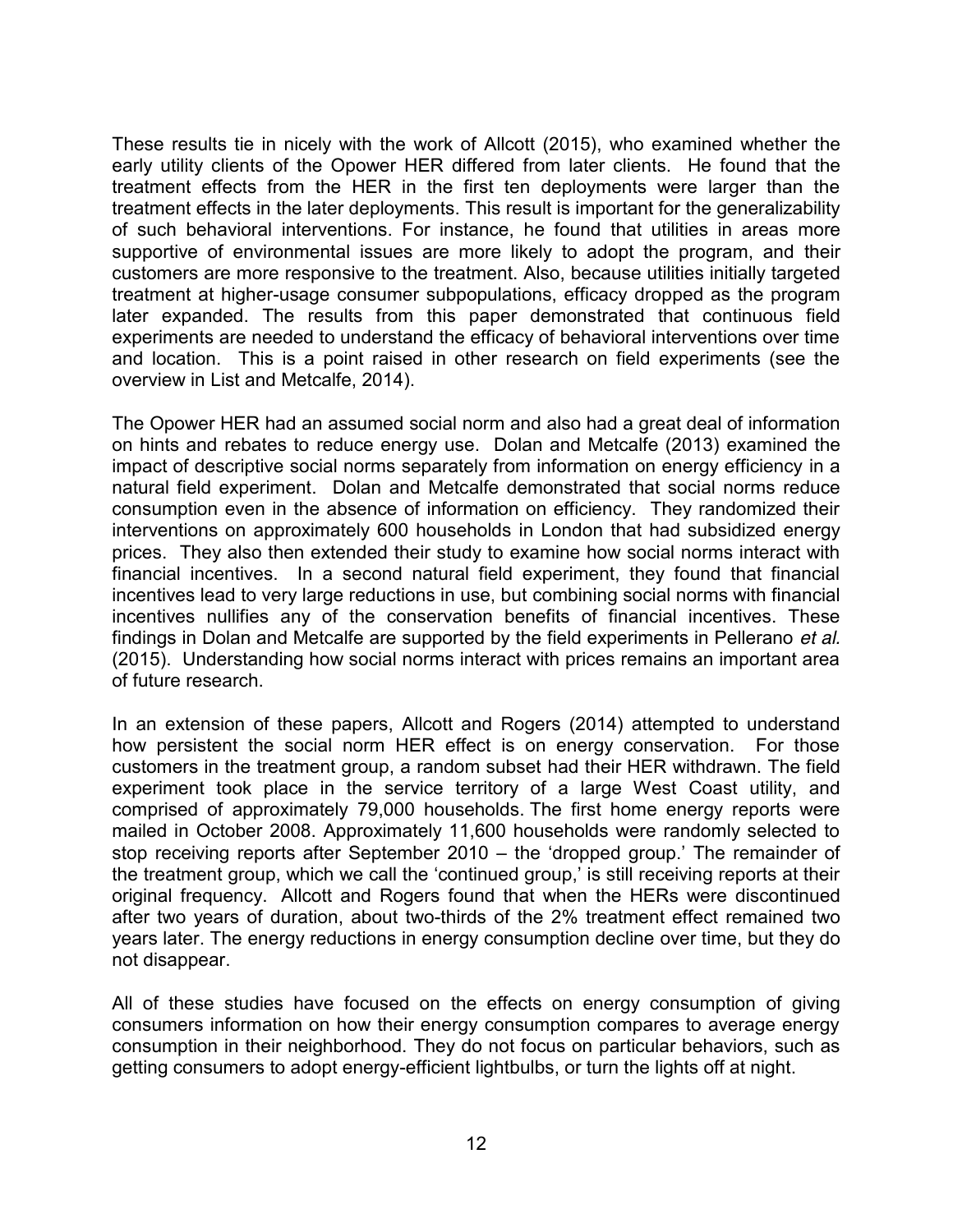We next turn to studies that have focused on technology adoption and demand response. Herberich, Price, and List (2011) focused on the effects of several interventions on individuals' decisions to adopt energy-efficient technologies. They evaluated the relative importance of altruism and social pressures on the adoption decision for energy efficient lightbulbs in the context of a large-scale door knocking natural field experiment in Chicago. They explored the effect of (i) a subsidy that serves to lower the price of purchasing the lightbulbs and (ii) the use of a descriptive "social norm statement" detailing the proportion of households in their neighborhood that have adopted the lightbulbs. Their theoretical model predicted that social norms would influence behavior along the adoption margin, but would have no impact on the number of lightbulbs purchased. In contrast, subsidies (or changes in prices) are shown to impact behavior on both the adoption decision and the number of lightbulbs decision.

They found that households in the social norm group were approximately 3 to 5 percentage points more likely than counterparts in their neutral frame treatment to purchase at least one packet of energy efficient lightbulbs. Prices had a similar impact on rates of purchase. Conditioned on opening the door, households were approximately 8 percentage points (or 65%) less likely to purchase a package of lightbulbs at their high (\$5) price level. Importantly, they found that prices and descriptive norms influence behavior along different margins. Social norm statements affect the decision about whether or not to buy a lightbulb, but had no impact on the number of packets of lightbulbs the consumer purchased at the door. Prices, in contrast, primarily affect the decision of how many lightbulbs to buy. Households that were offered lightbulbs at \$5 per package were 70% less likely to purchase a second package than counterparts who could have purchased lightbulbs at \$1 per package. The authors found that the implicit price of a descriptive social norm is substantial, with the demand adjustments due to the social norm statements equivalent to between a 30% and 70% price reduction.

LaRiviere *et al.* (2014), discussed above, also focused on using social norms to increase technology adoption. This study attempted to use different types of norms. They sent approximately 55,000 households information on how their electricity usage related to other households in their neighborhood over a twelve month period. They then offered the households the opportunity to sign up for an in-home energy audit in addition to tracking their subsequent energy consumption.<sup>10</sup> They conveyed the usage information to households in one of four ways: their relative use in KWhs, their relative use in monthly expenditures, their relative use in CO2 emissions and their absolute use in KWhs with no comparison. For audit uptake, they found that only the KWh comparison significantly increased the likelihood of audits (by 400-500%). Subsidies also increased the likelihood of uptake. The value of a KWh signal was roughly \$20. Put another way, the subsidy required to increase audit uptake by the same probability as a KWh comparison was \$20*.*

 $10$  In home energy audits are very common programs offered by electricity utilities and wholesalers in which firms enter a household to identify the best ways the household can reduce their electricity usage. The auditor also provides engineering estimates of monthly savings.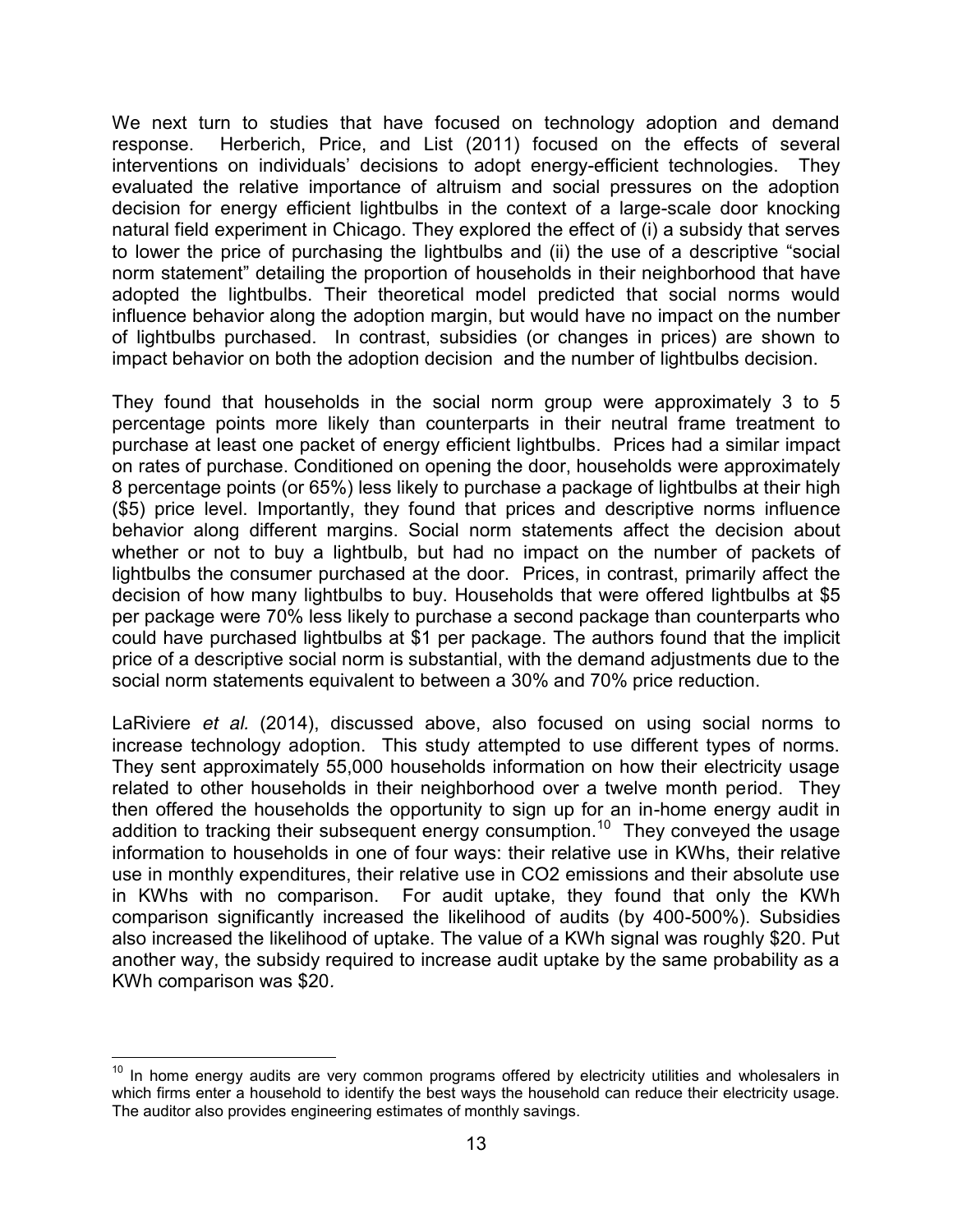There have also been studies on using moral appeals to reduce consumption on peak days, when the marginal costs of supplying energy are typically high. The Ito, Ida, and Tanaka (2015) study, discussed above, used moral suasion to attempt to curtail peak consumption. The moral suasion group received a message requesting voluntary energy conservation with no economic incentives. They find that moral suasion group showed a usage reduction of 8% for the first few treatment days. However, their usage became statistically indistinguishable from that of the control group for the remaining interventions. It is interesting that social norms in terms of a HER have a persistent effect on reducing energy consumption (see Allcott and Rogers above), but here they have no long-run impact on energy behavior. There are many differences between the two studies that make it difficult to identify what is driving the difference.

This section reviewed the key evidence that suggests social norms encourage households to reduce energy consumption. There is still much to learn in terms of behavioral motivations for conserving energy. One key issue is whether it is possible to go beyond the average 2 to 3% treatment effect with social norms using other behavioral interventions. A second key issue is whether social norms could be used effectively in a business setting to reduce energy consumption. A third key issue relates to understanding the relative cost-effectiveness of changing habits and technologies. In reducing energy consumption, for example, do households tend to change their habits, use new technologies, or both? This question speaks to the work on persistence and mechanisms. If behavioral interventions trigger the adoption of energy-efficient products and technologies, then the benefits of these interventions are likely to be longer lasting than if they only change habits. Understanding the black box of household decision-making will be important for understanding persistence and mechanisms.

## *D. Estimates of economic welfare impacts are important, and there is little research to date on nudges*

Many of the interventions in the previous sections change prices, information, and/or assumed social norms. There have been relatively few studies of the economic welfare impacts associated with changes in information, and social norms. The latter can impose moral costs and benefits on consumers. To understand the economic welfare consequences of many energy products and technologies, we would ideally like to estimate the net consumer surplus of the product for consumers.<sup>11</sup> There is increasing interest in understand the welfare consequences of energy products and interventions. The two studies to date in this area have been focused on the value of social pressure in the adoption of energy-efficient lightbulbs (Herberich, Price, and List, 2011) and the value of the social norm from the Opower HER (Allcott and Kessler, 2015).

In the Herberich, Price, and List (2011) study, as discussed in subsection C, the authors assessed the welfare effects of lightbulb purchases by structurally estimating the parameters of their theoretical model. They found that the customers negatively value

 $11$  This is welfare in an economics sense – i.e. preference satisfaction. There are other types of welfare that might interest the reader, such as objective wellbeing and subjective wellbeing.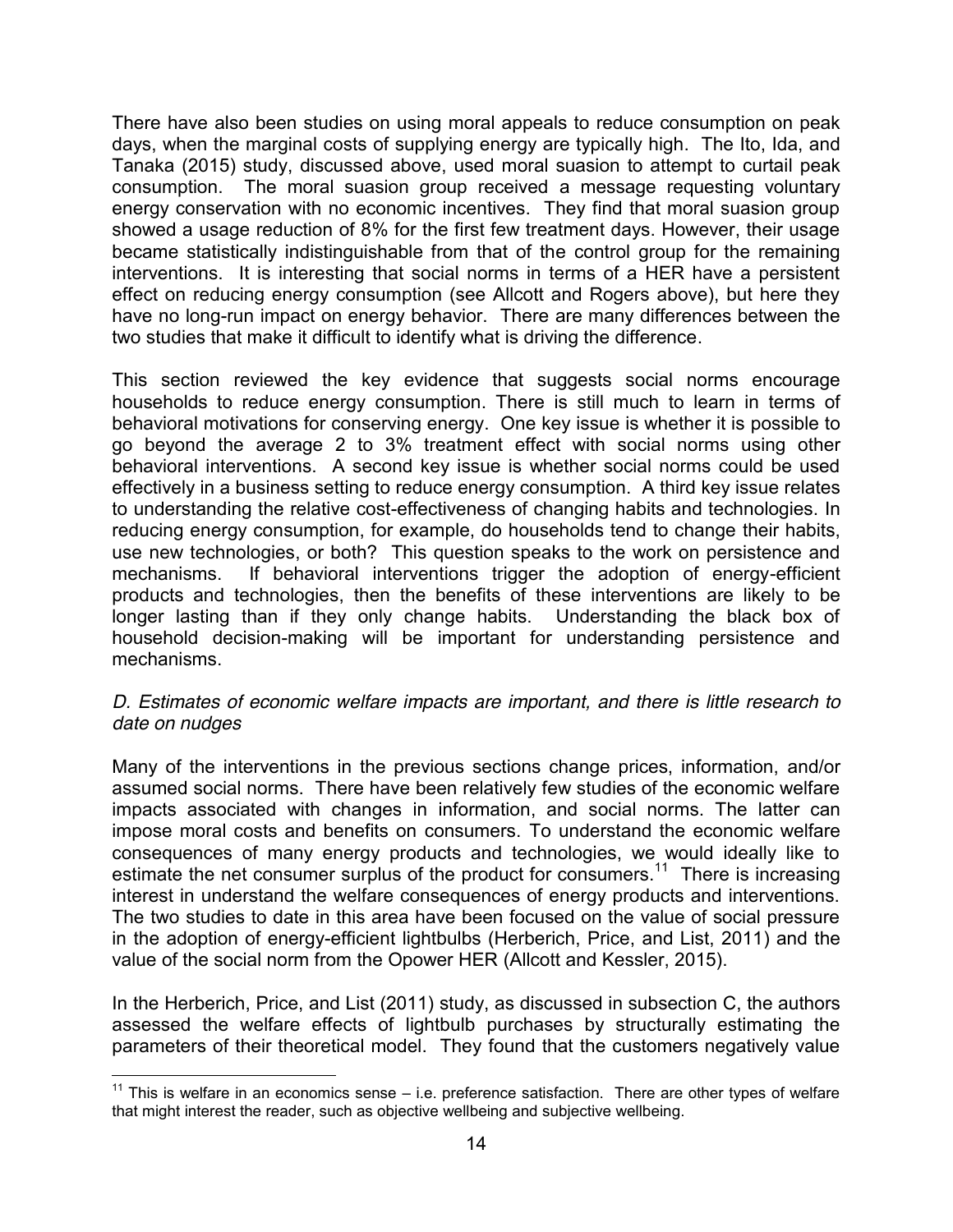social pressure. When assuming a one year life span and a conservative estimate that households only replace one incandescent light bulb per purchase decision, the resulting welfare represented a loss in welfare for an average household between \$3.08 and \$4.43. So by applying social pressure to the consumers to buy lightbulbs, they impose a negative \$3-\$4.50 value on the consumers. However, this range is very sensitive to both the assumed life span of a lightbulb and how many lightbulbs are adopted in the household.

In the Allcott and Kessler (2015) study, they attempted to measure welfare changes of an energy efficiency intervention more directly. They provided a welfare evaluation of the Opower HERs. They used a multiple-price-list tool to elicit the price that people are willing to pay to receive the HERs, or money they are willing to accept to stop receiving the HERs. For most of those individuals who self-selected into the multiple-price-list survey, they had a positive value for the HERs, but 35% of those taking the survey had weakly negative willingness to pay. In the case of these 35%, the HER was reducing their economic welfare. On average, their estimates suggested that the second year of this HER program increases social welfare by \$0.70 per household. The HER's welfare effects were driven down by the fact that 60% of its recipients are not willing to pay the social marginal cost of the product, including many who had a negative willingness to pay. On the other hand, more than 30% of recipients were willing to pay more than twice the social marginal cost.

These two studies demonstrated that we do not know enough about the welfare consequences of energy nudges or interventions. There has been some preliminary survey evidence that suggests that people might prefer price or information nudges over nudges that use social norms or framing from policymakers (see Sunstein, 2016). However, this has not been tested in the field. Furthermore, it is unclear whether social norms provide value in terms of extra information on what other people are doing, or whether they impose a social pressure cost on the individual to conform. It is difficult to know what part of the brain social norms lie, but it is not clear there is a consensus. Moving forward, we encourage utilities and policymakers to think harder about how to measure the welfare consequences of their products and policies, with and without social norms.

# **3. Policy Opportunities and Challenges**

In this section, we examine policy opportunities that flow directly from this research. We begin with the observation that it is frequently not politically feasible to price energy at its full marginal social cost. This full cost would include the direct production costs of the energy plus the costs of externalities, such as carbon dioxide.

Much has been written about the political difficulties of raising energy taxes (Davis and Muehlegger, 2010; Kinittel, 2013). For our purposes, the key insight is that behavioral nudges can help change behavior. This explains the success of companies, such as Opower, which provide home energy reports that often use assumed social norms to reduce consumption. There are still many opportunities for using behavioral science to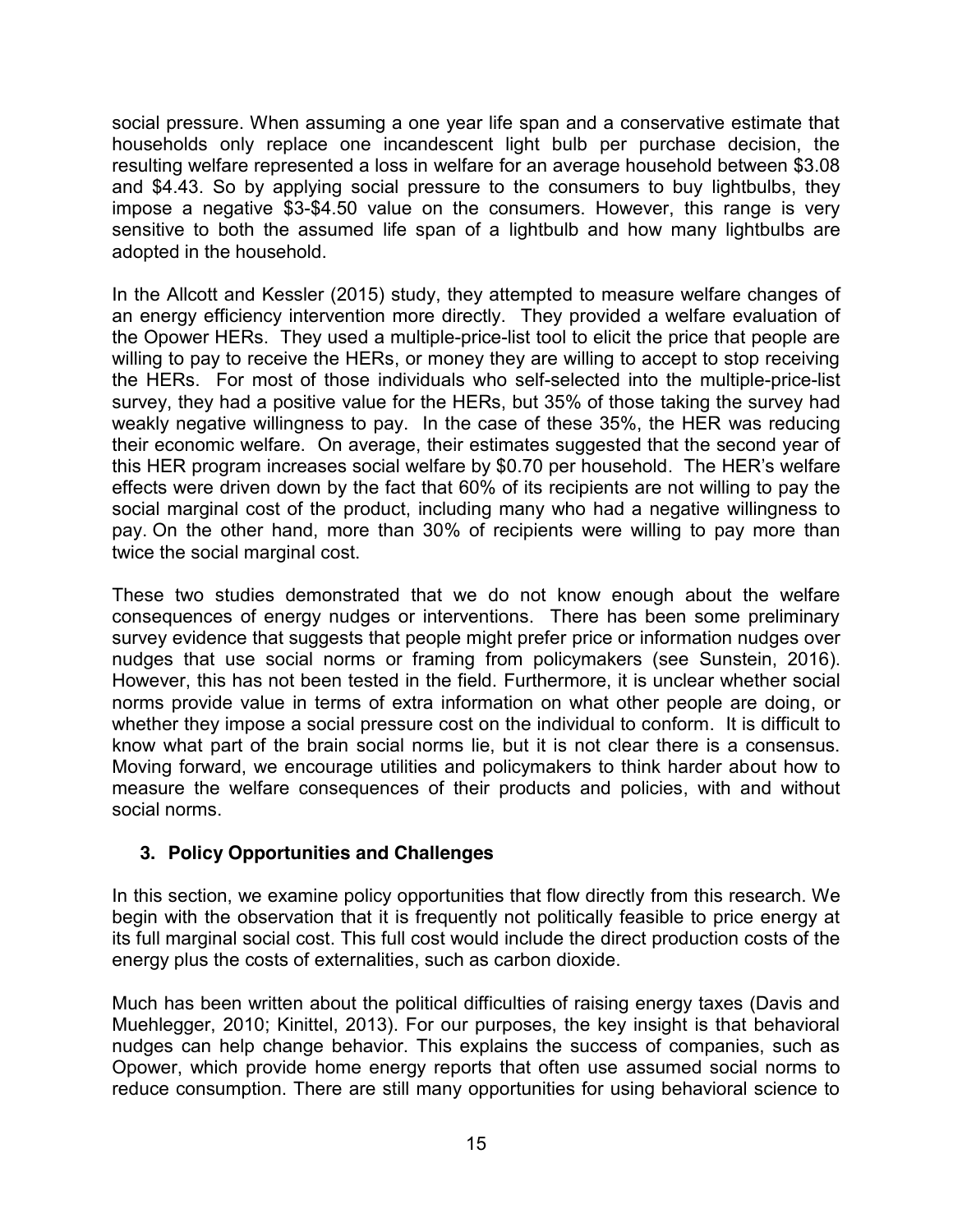reduce energy consumption cost-effectively in the United States. In the utility sector, many utilities still do not make use of the latest research for residential customers. In the rest of the world, the opportunities appear to be even larger.

From a behavioral point of view, there are many underlying mechanisms that have not been fully explored as a way to increase both energy conservation and efficiency. For instance, one of the main behavioral theories, prospect theory (Kahneman and Tversky, 1979), suggests that people's consumption is anchored at a particular reference point, and around that point losses are weighted more heavily than gains (i.e. called loss aversion). We know very little in energy research about how loss aversion impacts energy demand. Moreover, hyperbolic discounting has been provided as a theory as to why people's behavior is very myopic (see Laibson, 1997). Again, we know very little about how myopia drives energy behavior and whether this behavioral bias leads to large inefficient investments in energy. Indeed, many of the behavioral mechanisms surveyed by DellaVigna (2009) have not been fully established in the energy policy arena.<sup>12</sup> Thus, researchers have an opportunity to generate new insights on the actual impact of many of the behavioral mechanisms on energy use. We have found that forging lasting partnerships with innovative practitioners is one of the best ways to develop these insights.

Behavioral science research has the potential to improve our understanding of the socalled energy efficiency gap or paradox. The basic idea is that people may not be investing in technologies, such as insulation, that have a high rate of return. The energy efficiency gap (Allcott and Greenstone, 2012) and the energy efficiency paradox (Gillingham *et al.*, 2013; Gillingham *et al*., 2016) will remain active research areas. Furthermore, we need more research on how technology adoption affects energy consumption and economic efficiency. An example of this is the work of Fowlie *et al.* (2015) on weatherization programs. With a sample of approximately 30,000 households in Michigan, they found that the upfront investment costs were about twice the actual energy savings, and that the engineering estimates of the savings were roughly 2.5 times the actual savings. They attempted to rule out any rebound effect, and even found that when accounting for the broader societal benefits of energy efficiency investments, the costs still substantially outweigh the benefits.

Another area of policy relevance is whether policymakers should subsidize energy efficiency measures in the commercial and industrial sector. Traditional theories of industrial organization assume that firms in perfect competition are already using energy inputs efficiently. Even if we assume imperfect competition, firms should still want to minimize operational costs, and therefore energy costs, to maximize profit. While there

 $12$  For example, policymakers sometimes have a choice as to whether they will ask customers to opt into or opt out of a program, such as one promoting energy efficiency or renewable energy. Ebeling and Lotz (2015) report on a natural field experiment conducted by a German utility to test whether an opt-out mechanism for a more expensive green tariff increases adoption relative to an opt-in mechanism. In this case, the tariff is more expensive because it reflects the cost of renewable energy. The authors found that setting the default choice to opt out for the green energy tariff (i.e., consumers have to actively opt out if they do not want the green energy option) increased adoption of this tariff nearly tenfold.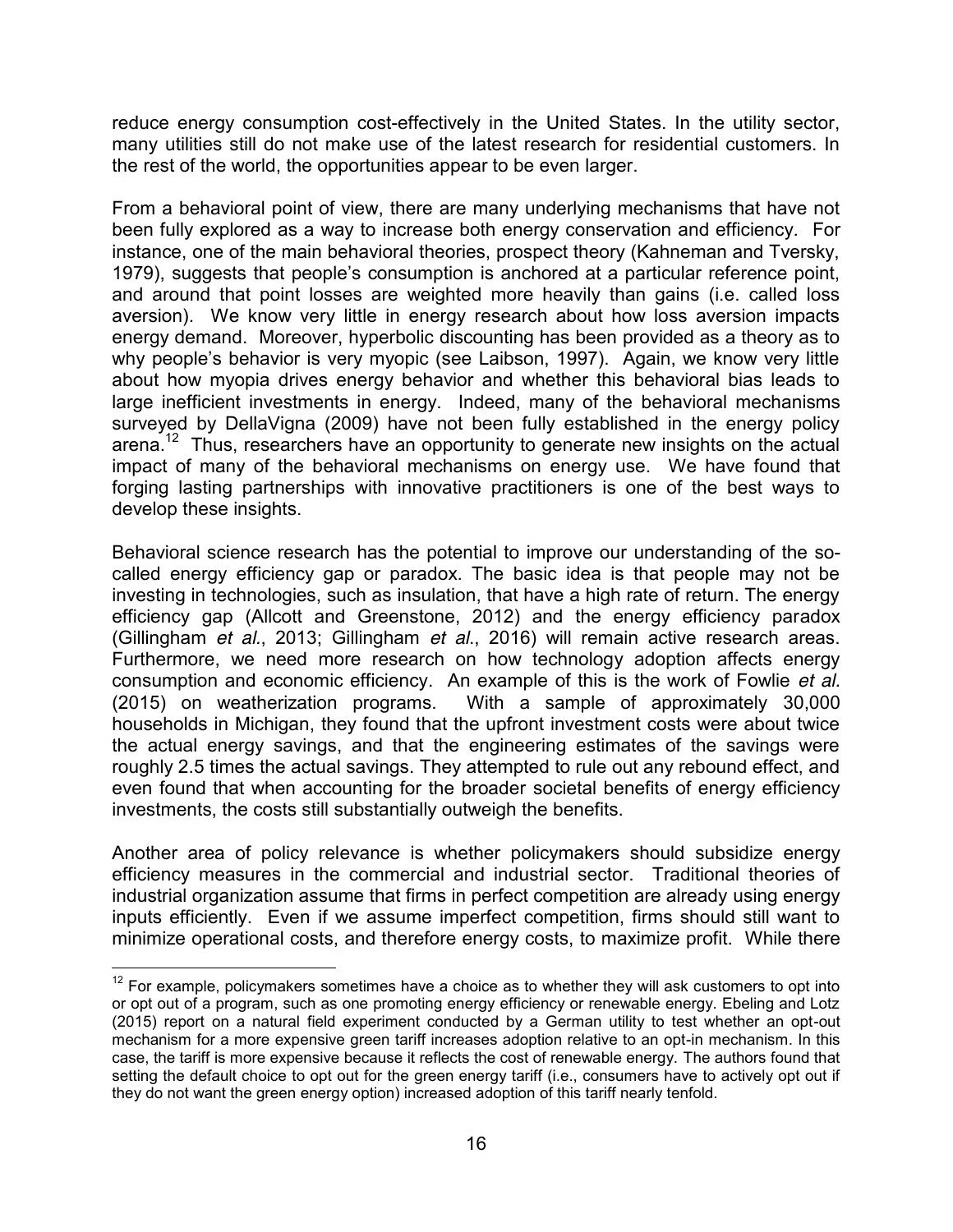is much debate among economists on how efficient companies and markets are with respect to cost-minimization, there is actually little empirical work to understand whether behavioral science can improve the efficiency of production. There are two pieces of recent evidence to suggest that greater productive efficiency can improve energy efficiency, and that firms may not be on their production possibilities frontier. The first is research on attempting to understand management styles, and how different types of management can affect the amount of energy used. Bloom *et al*. (2010) estimate the management practices in over 300 manufacturing firms in the UK and match this management data to production and energy usage information for establishments owned by these firms. They find that better-managed firms are significantly less energy intensive – e.g., going from the 25th to the 75th percentile of management practices is associated with a 17.4% reduction in energy intensity. Interestingly, better-managed firms are also significantly more productive, so more productive firms tend to use less energy per unit of output.

Second, the recent work of Gosnell *et al*. (2016) shows that lowering energy use in the aviation sector can benefit workers, shareholders and the environment. They partnered with Virgin Atlantic Airways to construct a framed field experiment to understand how behavioral interventions can improve the fuel-efficient behaviors of their senior airline captains. They found that by simply telling the captains that they are being monitored on fuel use dramatically changed their fuel use. They also found that non-pecuniary targets and prosocial incentives (i.e., hit the target and money is donated to charity) increased the fuel-efficiency behaviors of their captains.<sup>13</sup> Interestingly, the marginal abatement cost for a ton of carbon dioxide estimated from this study was -\$250 per ton – this estimate is currently the most cost-effective way to abate a ton of carbon dioxide. The experiment is the first known study to change airline and transport behaviors more generally in an experimental setting, and demonstrates the potential to improve energy efficiency within the commercial sector.

# **4. Conclusion**

This paper reviewed a large number of experimental studies that rely on behavioral science to inform energy policy. The paper demonstrated that behavioral science is beginning to offer some useful insights on how to design better energy policies.

We have several suggestions for future research. One is to do more on assessment of welfare impacts, because we think that is important for policy makers to understand the efficiency implications of policy choices. Related to welfare, policy makers could benefit if they had more solid research on the cost-effectiveness of different kinds of programs, such as rebates. That way, they could select programs that provide the most "bang for the buck".

A second research area is to learn more about what really drives consumer decisions. For example, when do consumers respond to average prices and when do they respond

 $13$  The interventions used were similar to those interventions advocated by Bloom and van Reenen (2007) to improve management practices.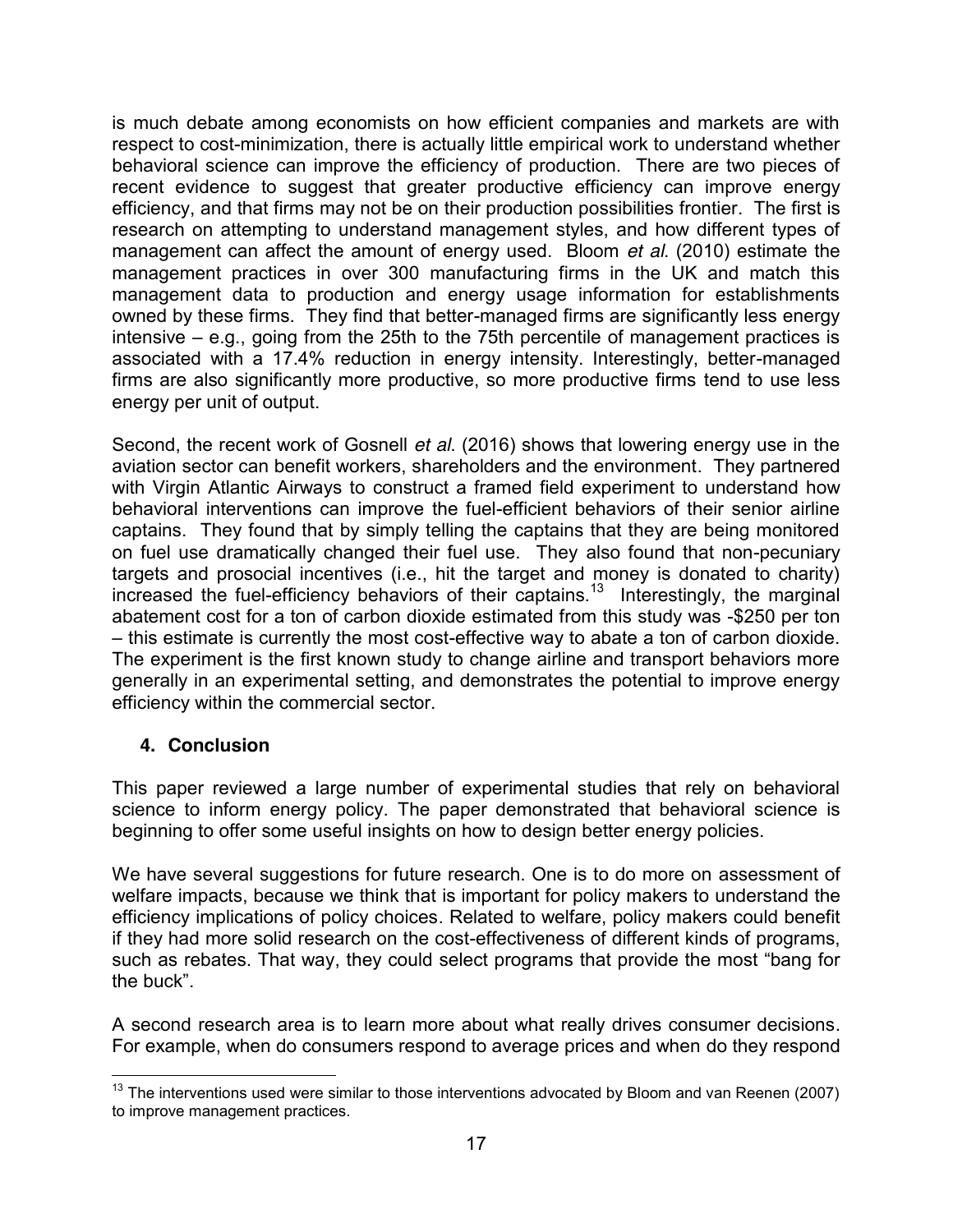to marginal prices? And if consumers do respond to average prices in some settings, are there ways to move their attention to marginal prices. A third area that could be useful for researchers and policy makers is to test the *interactions* of different kinds of policies. We conjecture based on initial research that such interactions may yield results that are not always consistent with simple economic models of behavior. As discussed above, the one case that was found that violated the law of demand involved a policy interaction. A fourth area where more work could be undertaken is with business customers. We do not have a good understanding, for example, of how businesses in supply chains respond to different kind of interventions. A fifth area of interest to policy makers would be to assess whether interventions have different impacts across different income groups, so that equity and efficiency considerations could be taken into account. Finally, we are only beginning to understand the potential for changing energy consumption through habit formation versus getting customers to adopt and use new technology.

Finally, we think it is useful to explore the full range of nudges (or interventions) to establish an optimal mix. We include here as a "nudge" anything that can change behavior in a desired direction. Thus, price changes would be included in this group. We know very little about the relative efficacy of different kinds of interventions, so we are a long way from determining the optimal mix.

A key motivation for doing behavioral science experimentation on energy use is to generate new insights for the purpose of changing policy. We think it would be useful to do research on the extent to which specific policies were changed as a result of the experiments that were done. Admittedly, this assessment is hard to do. We sent out a number of emails to the first authors of many of the studies cited in this paper; six responded, giving us information on 14 studies. Few were aware of whether their findings were actually implemented in some way. This may not be particularly surprising, given that academics do not typically get high payoffs for monitoring whether their work is actually implemented.<sup>14</sup> Still, we think studies that try to link changes in specific energy policies to experiments would be useful to get a better sense of the value of such research policy makers.

#### **References**

Allcott, H. (2011a), "Rethinking Real-time Electricity Pricing", *Resource and Energy Economics* 33(4): 820-842.

Allcott, H. (2011b). "Social Norms and Energy Conservation." *Journal of Public Economics* 95(9-10): 1082-1095

<sup>&</sup>lt;sup>14</sup> The responding authors collectively knew of seven studies in which their findings were at least discussed for implementation by utilities and government agencies. Four studies' findings were discussed by utility companies, often the company that partnered on the study. Three were debated in public forums, both at state and national levels.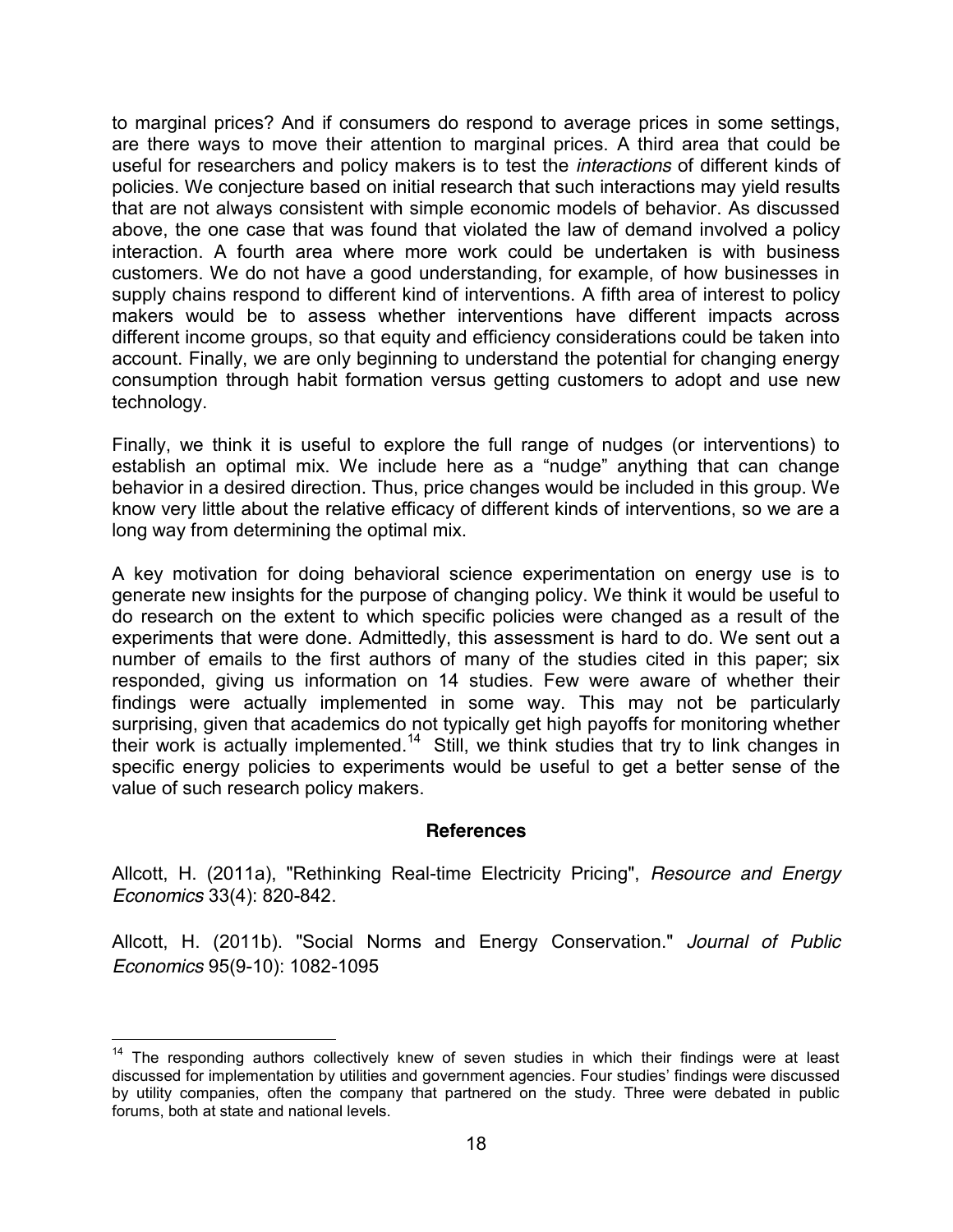Allcott, H. (2015). "Site Selection Bias in Program Evaluation." *Quarterly Journal of Economics* 130(3): 1117-1165.

Allcott, H. and M. Greenstone (2012). "Is There an Energy Efficiency Gap?" *Journal of Economic Perspectives* 26(1): 3-28.

Allcott, H. and J. B. Kessler (2015). "The Welfare Effects of Nudges: A Case Study of Energy Use Social Comparisons." NBER Working Paper 21671.

Allcott, H. and T. Rogers (2014). "The Short-Run and Long-Run Effects of Behavioral Interventions: Experimental Evidence from Energy Conservation." *American Economic Review* 104(10): 3003-3037.

Allcott, H. and D. Taubinsky (2015). "Evaluating Behaviorally Motivated Policy: Experimental Evidence from the Lightbulb Market." Working Paper, New York University, pp. 1-80.

Allcott, H. and R. Sweeney (2014). "Can Retailers Inform Consumers about Energy Costs? Evidence from a Field Experiment." Working Paper, New York University, pp 1- 52.

Al-Ubaydli, O. and J. List (2012). "[On the generalizability of experimental results in](http://www.nber.org/papers/w17957)  [economics,](http://www.nber.org/papers/w17957)" in Frechette, G. and A. Schotter (eds.) The Methods of Modern Experiments, Oxford University Press.

Ayres, I., S. Raseman, and A. Shih (2009). "Evidence from two large field experiments that peer comparison feedback can reduce residential energy usage." *Journal of Law, Economics, and Organization* 29 (5): 992-1022.

Battalio, R. C., J. H. Kagel, R. C. Winkler, and R. A. Winett (1979). "Residential Electricity Demand: An Experimental Study." *The Review of Economics and Statistics*  62(2): 180-89.

Beshears, J., J. Choi, D. Laibson, B. Madrian, and K. Milkman (2015). "The Effect of Providing Peer Information on Retirement Savings Decisions." *Journal of Finance* 70 (3): 1161-1201.

Bloom, N., C. Genakos, R. Martin, R. Sadun (2010). "Modern Management: Good for the Environment or Just Hot Air?" *Economic Journal*, 120, 544, 551-572.

Bloom, N. and J. Van Reenen (2007). "Measuring and explaining management practices across firms and countries." Quarterly Journal of Economics 122 (4), 1351– 1408.

Bollinger, B. and W.R. Hartman (2015). "Welfare Effects of Home Automation Technology with Dynamic Pricing." Working Paper.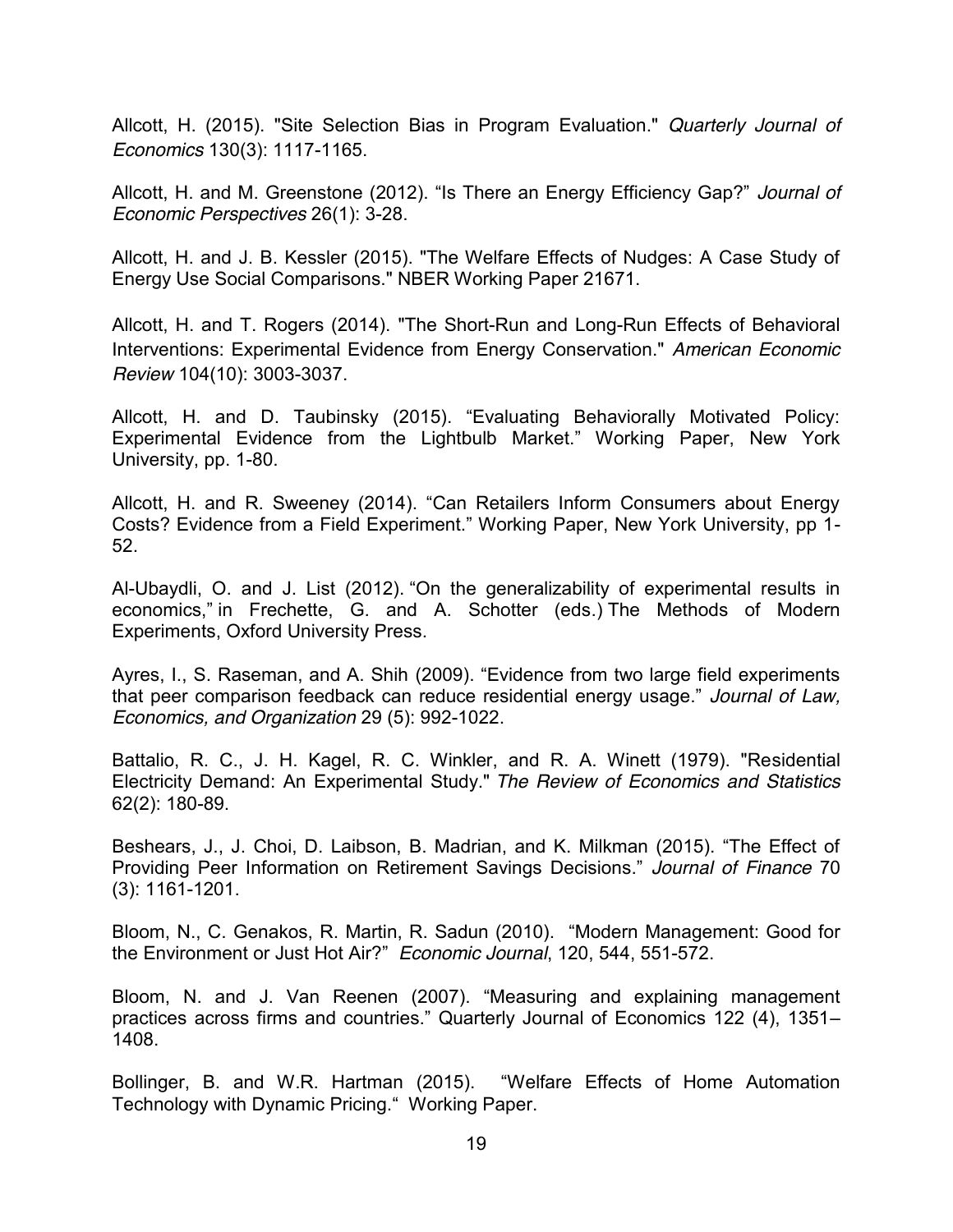Buchanan, K., R. Russo, and B. Anderson. (2015). "The question of energy reduction: The problem(s) with feedback." *Energy Policy* 77: 89-96.

Caves, D., and L. Christensen (1980), "Econometric Analysis of Time-of-use Electricity Pricing Experiments." *Journal of Econometrics*, 14(3): 287–306.

Caves, D., L. Christensen, and J. Herriges (1984), "Consistency of Residential Customer Response in Time-of-use Electricity Pricing Experiments", *Journal of Econometrics 26(1-2)*: 179–203.

Chamberlin, E. (1948). "An Experimental Imperfect Market," *Journal of Political Economy* 56(2): [95](http://www.jstor.org/pss/1826387)–108.

Cialdini, R., and T. Trost (1998). Social influence: Social norms, conformity and compliance. In *The Handbook of Social Psychology* (Eds: Daniel Gilbert, Susan Fiske, Gardner Lindzey), pp. 151-192.

Costa, D. and M. Kahn (2013). "Energy Conservation "Nudges" and Environmentalist Ideology: Evidence from a Randomized Residential Electricity Field Experiment." *Journal of European Economic Association* 11(3): 680-702.

Davis, L.W. and E. Muehlegger (2010). Do Americans consume too little natural gas? An empirical test of marginal cost pricing. RAND Journal of Economics, 41(4), 791-810.

DellaVigna, S. (2009). "Psychology and Economics: Evidence from the Field." *Journal of Economic Literature*, 47(2): 315-72.

Dolan, P. and R. Metcalfe (2013). "Neighbors, knowledge, and nuggets: Two natural field experiments on the role of incentives on energy conservation." LSE CEP Discussion Paper No. 1222.

Dolan *et al.*, (2012). "Influencing behaviour: The mindspace way." *Journal of Economic Psychology* 33(1): 264-277*.*

Ebeling, F., and S. Lotz (2015). Domestic uptake of green energy promoted by opt-out tariffs. *Nature Climate Change*, 5, 868-871.

Faruqui, A., and S. George (2005). "Quantifying Customer Response to Dynamic Pricing." *The Electricity Journal* 18(4): 53–63.

Ferraro, Paul J. and Michael K. Price (2013). "Using Non-Pecuniary Strategies to Influence Behavior: Evidence from a Large-Scale Field Experiment," *Review of Economics and Statistics* 95 (1): 64-73.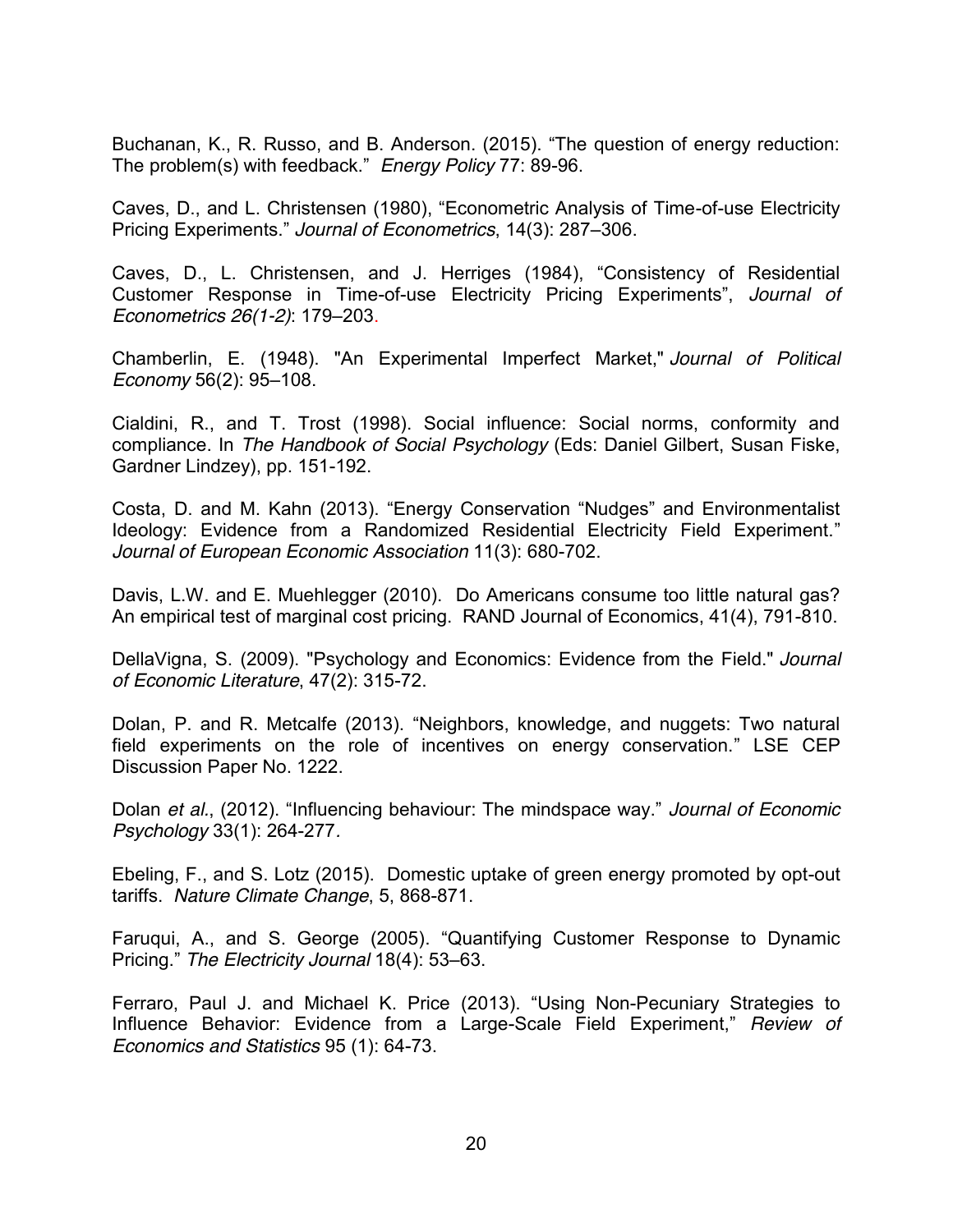Fowlie, M., M. Greenstone, and C. Wolfram. (2015). "Do Energy Efficiency Investments Deliver? Evidence from the Weatherization Assistance Program." E2e Working Paper 020.

Frey, B., and S. Meier (2004). "Social Comparisons and Pro-Social Behavior: Testing Conditional Cooperation in a Field Experiment." *American Economic Review* 94(5): 1717-1722.

Gans, W., A. Alberini, and A. Longo (2013). "Smart Meter Devices and the Effect of Feedback on Residential Electricity Consumption: Evidence from a Natural Experiment in Northern Ireland." *Energy Economics 36*: 729-43.

Gerber, A., and T. Rogers (2009). "Descriptive Social Norms and Motivation to Vote: Everybody's Voting and So Should You." *Journal of Politics* 71(1): 178-191.

Gandhi, R., C. R. Knittel, P. Pedro, and C. Wolfram. (2016). Running Randomized Field Experiments for Energy Efficiency Programs: A Practitioner's Guide, draft.

Gillingham, K., D. Rapson, and G. Wagner (2016). "The Rebound Effect and Energy Efficiency Policy." *Review of Environmental Economics and Policy* 10 (1): 68-88.

Gillingham, K., M. Kotchen, D, Rapson, and G. Wagner (2013). "The Rebound Effect is Overplayed." *Nature* 493: 475-476.

Gosnell, G.K., J.A. List, R.D. Metcalfe (2016). "A New Approach to an Age-Old Problem: Solving Externalities by Incenting Workers Directly." Working paper.

Hallsworth, M., J. List, R. Metcalfe, I. Vlaev (2014). "The Behavioralist as Tax Collector: Using Natural Field Experiments to Enhance Tax Compliance." NBER Working Paper No. 20007.

Harrison, G.W. and J.A. List (2004). "Field Experiments." *Journal of Economic Literature*  42(4): 1009–1055

Herberich, D.H., M. Price, and J.A. List (2011). "How Many Economists Does it Take to Change a Light Bulb? A Natural Field Experiment on Technology Adoption." Working Paper.

Ito, K., T. Ida, and M. Tanaka (2015). "The Persistence of Moral Suasion and Economic Incentives: Field Experimental Evidence from Energy Demand." *National Bureau of Economic Research*. Working Paper, Kyoto University, pp. 1-43.

Ivanov, C., L. Getachew, S. Fenrick, and B. Vittetoe (2013). "Enabling Technologies and Energy Savings: The Case of EnergyWise Smart Meter Pilot of Connexus Energy." *Utilities Policy* 26: 76–84.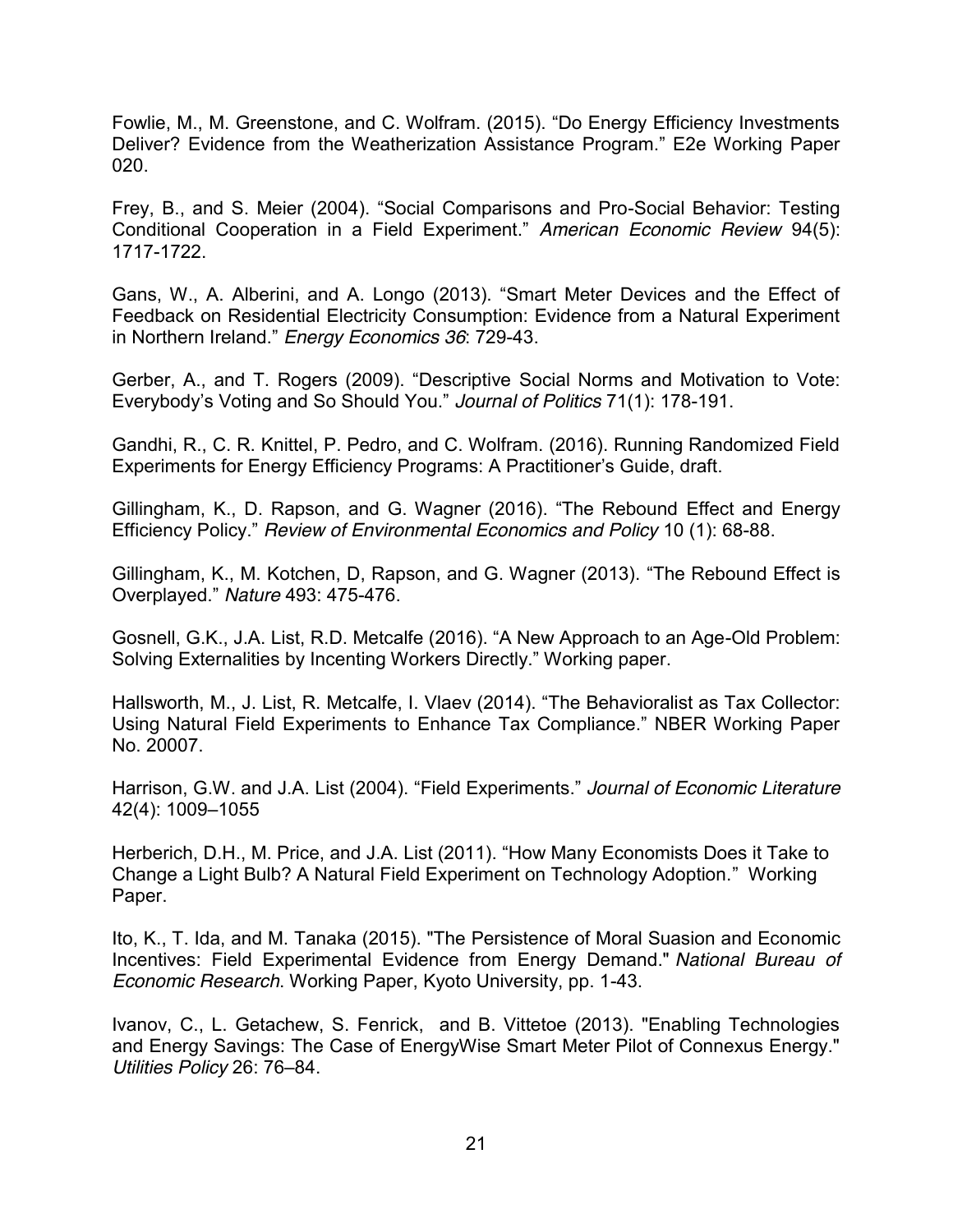Jessoe, K., and D. Rapson (2014). "Knowledge Is (Less) Power: Experimental Evidence from Residential Energy Use." *American Economic Review* 104(4): 1-42.

Kahn, M. E. and F. Wolak (2013). "Using Information to Improve the Effectiveness of Nonlinear Pricing: Evidence from a Field Experiment." Working Paper, Stanford University.

Kahneman, D. and A. Tversky (1979) "Prospect Theory: An Analysis of Decision under Risk." *Econometrica* 47(2): 263-291.

Kluger, A., and A. DeNisi (1996). "The effects of feedback interventions on performance: A historical review, a meta-analysis, and a preliminary feedback intervention theory." *Psychological Bulletin* 119(2): 254-284.

Knittel, C. (2013). The Energy-Policy Efficiency Gap: Was There Ever Support for Gasoline Taxes? NBER Working Paper No. 18685.

Laibson, D. (1997) "Golden Eggs and Hyperbolic Discounting." *Quarterly Journal of Economics*, 112 (2), 443-478.

LaRiviere, J., S. Holladay, D. Novgorodsky, and M. K. Price (2014) "Prices vs Nudges: A Large Field Experiment on Energy Efficiency Fixed Cost Investments." Working Paper, University of Tennessee, pp.1-48.

List, J.A. and R. Metcalfe (2014). "Introduction to Field Experiments." *Oxford Review of Economic Policy* 30(4): 585-596.

Pellerano, J., M. K. Price, S. L. Puller, and G. E. Sanchez (2015). "Do Extrinsic Incentives Undermine Social Norms? Evidence from a Field Experiment in Energy Conservation." Working Paper, Universidad Iberoamericana, pp 1-24.

Price, M. K. (2014). "Using Field Experiments to Address Environmental Externalities and Resource Scarcity: Major Lessons Learned and New Directions for Future Research." *Oxford Review of Economic Policy* 30(4): 621–638.

Schultz, P.W., J. M. Nolan, R. B. Cialdini, N. J. Goldstein, and V. Griskevicius (2007). "The constructive, destructive, and reconstructive power of social norms." Psychol. Sci. 18(5): 429–434.

Schwartz, D., B. Fischhoff, T. Krishnamurti, and F. Sowell (2013). "The Hawthorne effect and energy awareness." Proc. Natl. Acad. Sci.110(38):15242–15246.

Sherif, M. (1936). *The psychology of social norms.* New York: Harper.

Smith, V, (1976). "Experimental Economics: Induced Value Theory." *American Economic Review* 66(2): 274-79.